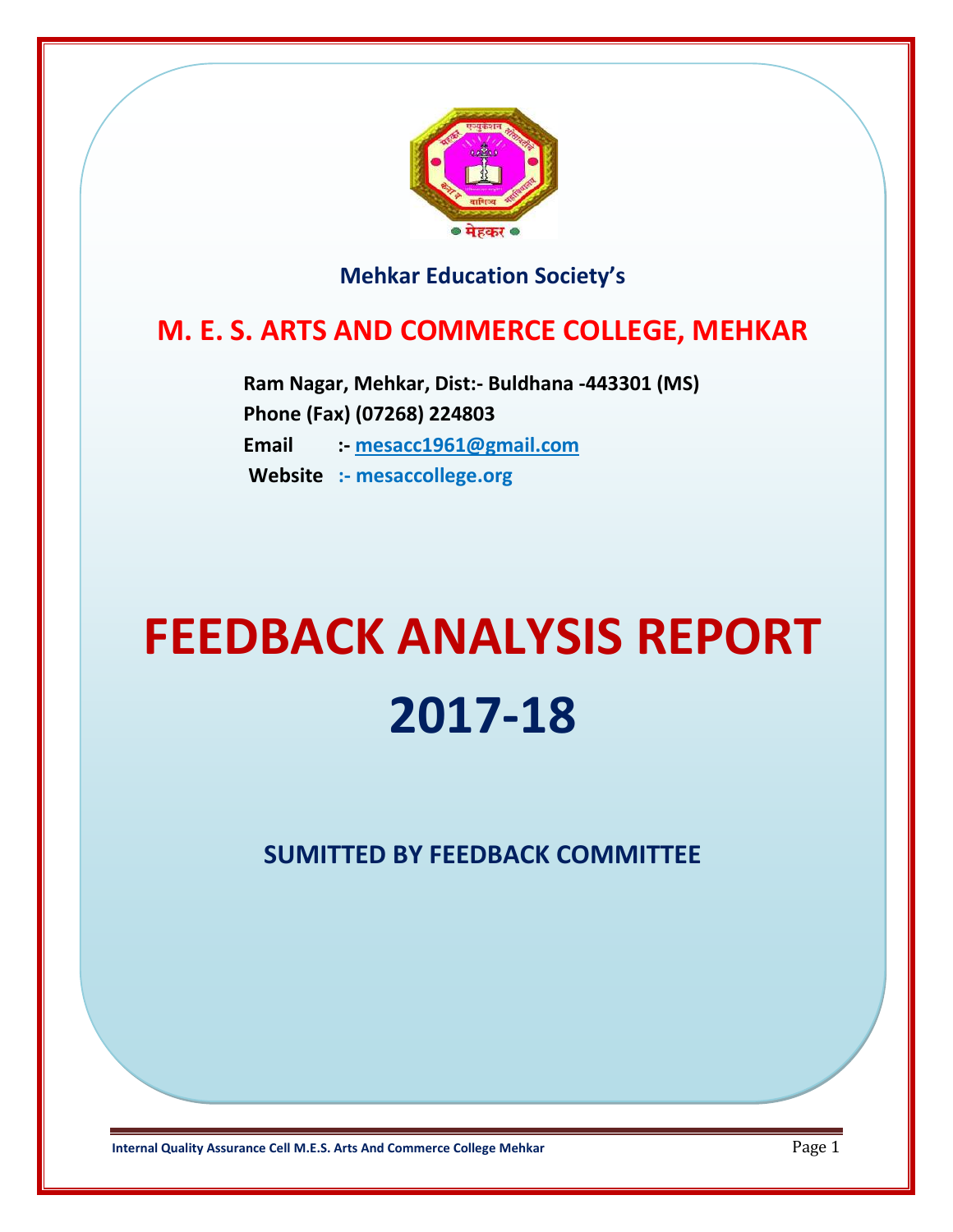# **CONTENTS**

| Sr. No. | <b>Title</b>                                                                                                     | Page No. |
|---------|------------------------------------------------------------------------------------------------------------------|----------|
| 1.      | <b>Feedback Committee</b>                                                                                        | 3        |
| 2.      | <b>Blank Feedback Forms for different Stakeholders</b><br>(1) Students (2) Teachers (3) Alumni (4) Parents       | 4 To 11  |
| 3.      | <b>Feedback Analysis &amp; Action Taken Report 2017-18</b><br>(1) Students (2) Teachers (3) Alumni (4) Parents   | 12       |
| 4.      | <b>Feedback Committee Report 2017-18</b>                                                                         | 13       |
| 5.      | <b>Students Feedback Analysis Report &amp; Observations 2017-18</b>                                              | 14 To 15 |
| 6.      | <b>Action Taken Report On Student Feedback Analysis Report -</b><br>2017-18                                      | 12       |
| 7.      | <b>Teachers Feedback Analysis Report &amp; Observations 2017-18</b>                                              | 17 To 18 |
|         | <b>Alumni Feedback Analysis Report &amp; Observations 2017-18</b>                                                | 19 To 21 |
|         | <b>Parents Feedback Analysis Report &amp; Observations 2017-18</b>                                               | 22 To 24 |
| 8.      | <b>Stakeholder's Feedback filled forms (Each Three)</b><br>1) Students<br>2) Teachers<br>3) Alumni<br>4) Parents | 25 To    |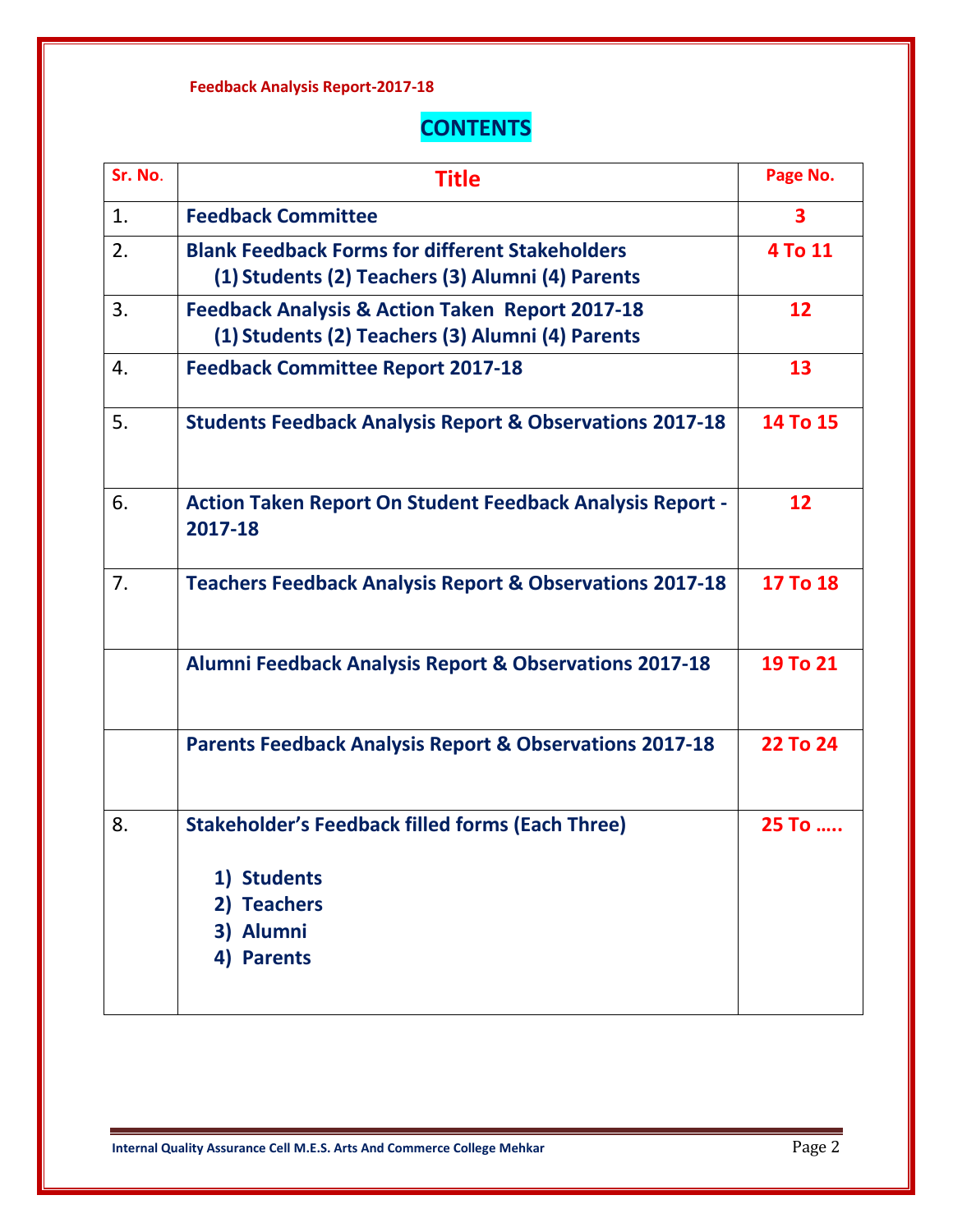# **Feedback Committee 2017-18**

| Sr. | <b>Name</b>       | Particulars        |
|-----|-------------------|--------------------|
| No. |                   |                    |
|     | Prof. G. D. Saoji | <b>Coordinator</b> |
|     | Dr. P. A. Joshi   | Member             |

Principal/I.Q.A.C. Chairperson (Dr. Ganesh Parihar)<br>
ME.3. Arts & Comm. College Mehkar

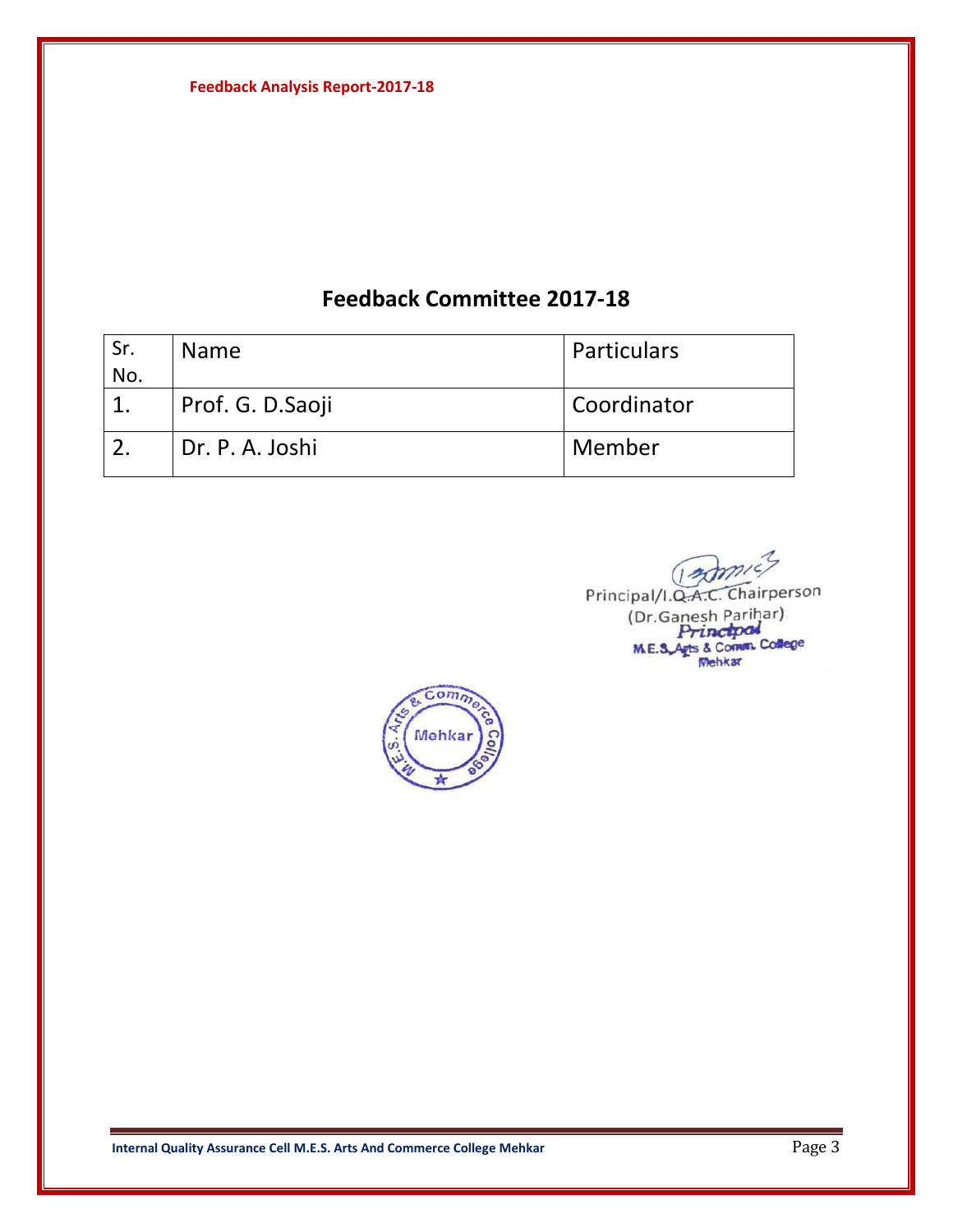# **BLANK FEEDBACK FORMS FOR DIFFERENT STAKEHOLDERS**

**Feedback Analysis Report-2017-18**

| <b>Students Feedback Form</b>                                                                                                                                                                                                               |
|---------------------------------------------------------------------------------------------------------------------------------------------------------------------------------------------------------------------------------------------|
|                                                                                                                                                                                                                                             |
| M. E. S. ARTS AND COMMERCE COLLEGE, MEHKAR                                                                                                                                                                                                  |
| M. E. S. ARTS AND COMMERCE COLLEGE, MEHKAR                                                                                                                                                                                                  |
| <b>Students Feedback About Teachers</b>                                                                                                                                                                                                     |
| Academic year-                                                                                                                                                                                                                              |
| Teachers Name:-                                                                                                                                                                                                                             |
| Department :-                                                                                                                                                                                                                               |
| (The objectives of this form is to collect constructive feedback for improving, Teachers<br>performance, facilities and services. Your response to assist the college to more improve the<br>teaching and learning process of the college.) |
| 1. How you rate to the teacher's regularity and punctuality in taking lectures?<br>(A) Excellent (B) Verty Good (C) Fair (D) Poor                                                                                                           |
| 2. Do teachers complete your syllabus during classroom teaching in time?<br>(A) Always (B) Sometimes (C) Never (D)Can't Say                                                                                                                 |
| 3. Are teachers having deep and updated knowledge of subject?<br>(A) Excellent (B) Very Good (C) Fair (D) Poor                                                                                                                              |
| 4. Did the teachers motivate you to ask the questions in the class?                                                                                                                                                                         |
| (A) Always (B) Sometimes (C) Never (D)Can't Say                                                                                                                                                                                             |
| 5. Did the teachers discuss with you your performance in examinations?<br>(A) Always (B) Sometimes (C) Never (D)Can't Say                                                                                                                   |
| 6. The teachers use of ICT tools such as LCD projector, multimedia, Google Classroom, PPT,                                                                                                                                                  |
| Teaching video etc sufficiently while teaching?                                                                                                                                                                                             |
| (A) Always (B) Sometimes (C) Never (D)Can't Say                                                                                                                                                                                             |
| 7. Are teachers available and accessible in the department after lecture timings with friendly and                                                                                                                                          |
| helpful attitude?                                                                                                                                                                                                                           |
| (A) Always (B) Sometimes (C) Never (D)Can't Say<br>8. Did the teachers teach you consulting books and notes in the class?                                                                                                                   |
| (A) Always (B) Sometimes (C) Never (D)Can't Say                                                                                                                                                                                             |
| 9. Is the teacher fair and transparent in internal assessment?<br>(A) Always (B) Sometimes (C) Never (D)Can't Say                                                                                                                           |
|                                                                                                                                                                                                                                             |
| 10. The teacher encourage you to participate in extra curricular activities<br>(A) Always (B) Sometimes (C) Never (D) Can't Say                                                                                                             |
|                                                                                                                                                                                                                                             |
| <b>Students Feedback</b>                                                                                                                                                                                                                    |
| M.E.S. Arts and Commerce College, Mehkar                                                                                                                                                                                                    |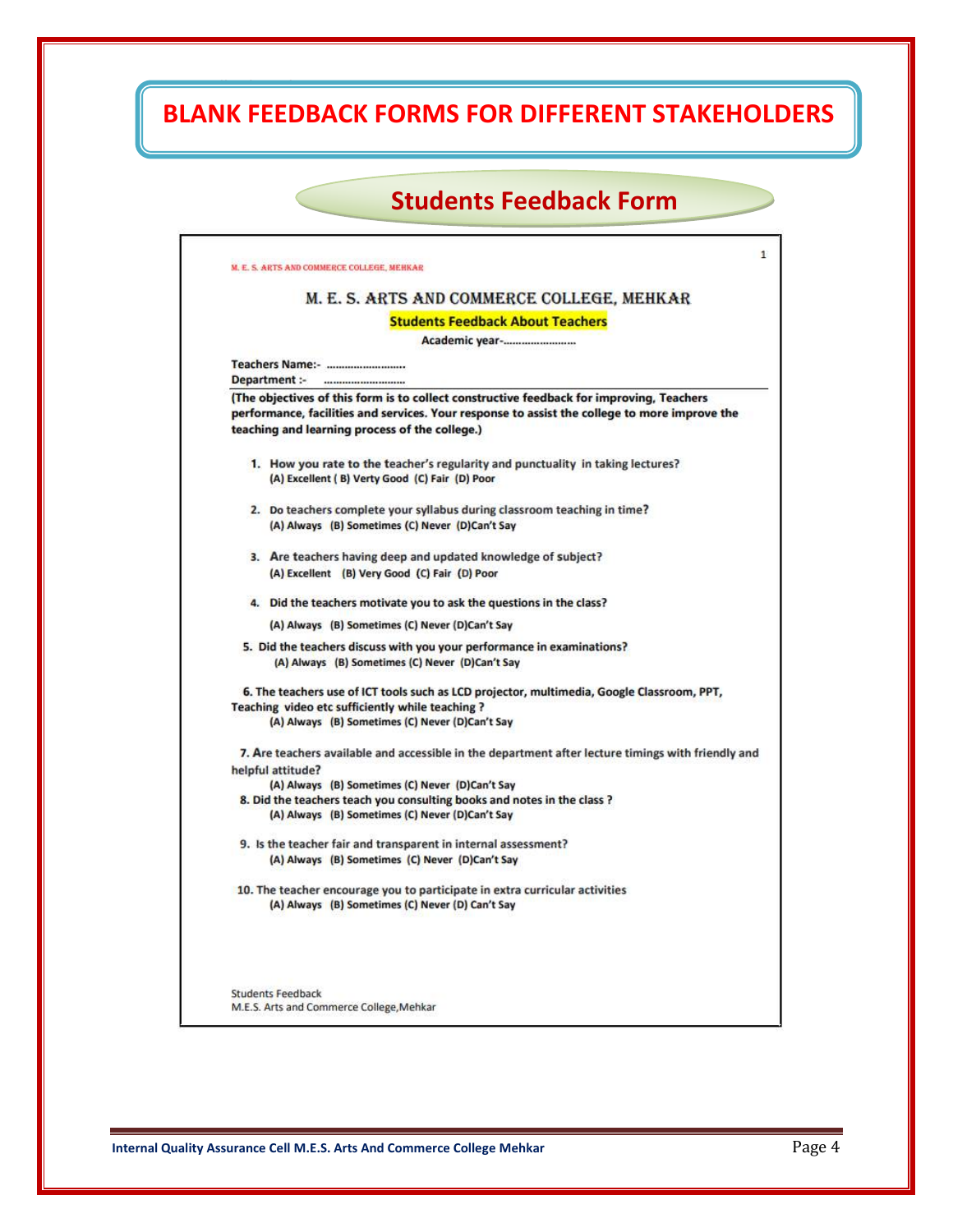| <b>Feedback Analysis Report-2017-18</b>                                                                                                                                                                                                     |  |
|---------------------------------------------------------------------------------------------------------------------------------------------------------------------------------------------------------------------------------------------|--|
| Students Feedback about Curriculum, Library, Infrastructure & Administrative Staff                                                                                                                                                          |  |
| Academic year-                                                                                                                                                                                                                              |  |
| (The objectives of this form is to collect constructive feedback for improving, Teachers<br>performance, facilities and services. Your response to assist the college to more improve the<br>teaching and learning process of the college.) |  |
| <b>Students Feedback about Curricularm</b>                                                                                                                                                                                                  |  |
| 11. How do you find your Syllabus Content ?                                                                                                                                                                                                 |  |
| (A) Excellent (B) Very Good (C) Average (D) Poor                                                                                                                                                                                            |  |
| 12. Do you think you can build a good career with the help of syllabus of the programme?                                                                                                                                                    |  |
| (A) Surely (B) May Be (C) Somewhat (D) Not at all                                                                                                                                                                                           |  |
| 13. Do you think you have enough teaching hours?                                                                                                                                                                                            |  |
| (A) Surely (B) May Be (C) Somewhat (D) Not at all                                                                                                                                                                                           |  |
| <b>Students Feedback about Library</b>                                                                                                                                                                                                      |  |
| 14. Do you get all books in time?                                                                                                                                                                                                           |  |
| (A) Yes (B) No (C) Sometimes (D) Cant'Say                                                                                                                                                                                                   |  |
| 15. Is library helpful in your curriculum and extra curriculum development?                                                                                                                                                                 |  |
| (A) Strongly Agree (B) Agree (C) Strongly Disagree (D) Neutral                                                                                                                                                                              |  |
| 16. Are there suffiecient books in the college library ?                                                                                                                                                                                    |  |
| (A) Yes (B) No (C) Sometimes (D) Cant'Say                                                                                                                                                                                                   |  |
| 17. Are you satisfied by the staff of the Library?                                                                                                                                                                                          |  |
| (A) Yes (B) No (C) Sometimes (D) Cant'Say                                                                                                                                                                                                   |  |
| 18. Are you read newpaper daily in Library?                                                                                                                                                                                                 |  |
| (A) Yes (B) No (C) Sometimes (D) Cant'Say                                                                                                                                                                                                   |  |
| 19. Do you get books or guidance of Competitive examination from college Library?                                                                                                                                                           |  |
|                                                                                                                                                                                                                                             |  |

**Internal Quality Assurance Cell M.E.S. Arts And Commerce College Mehkar** Page 5

M.E.S. Arts and Commerce College, Mehkar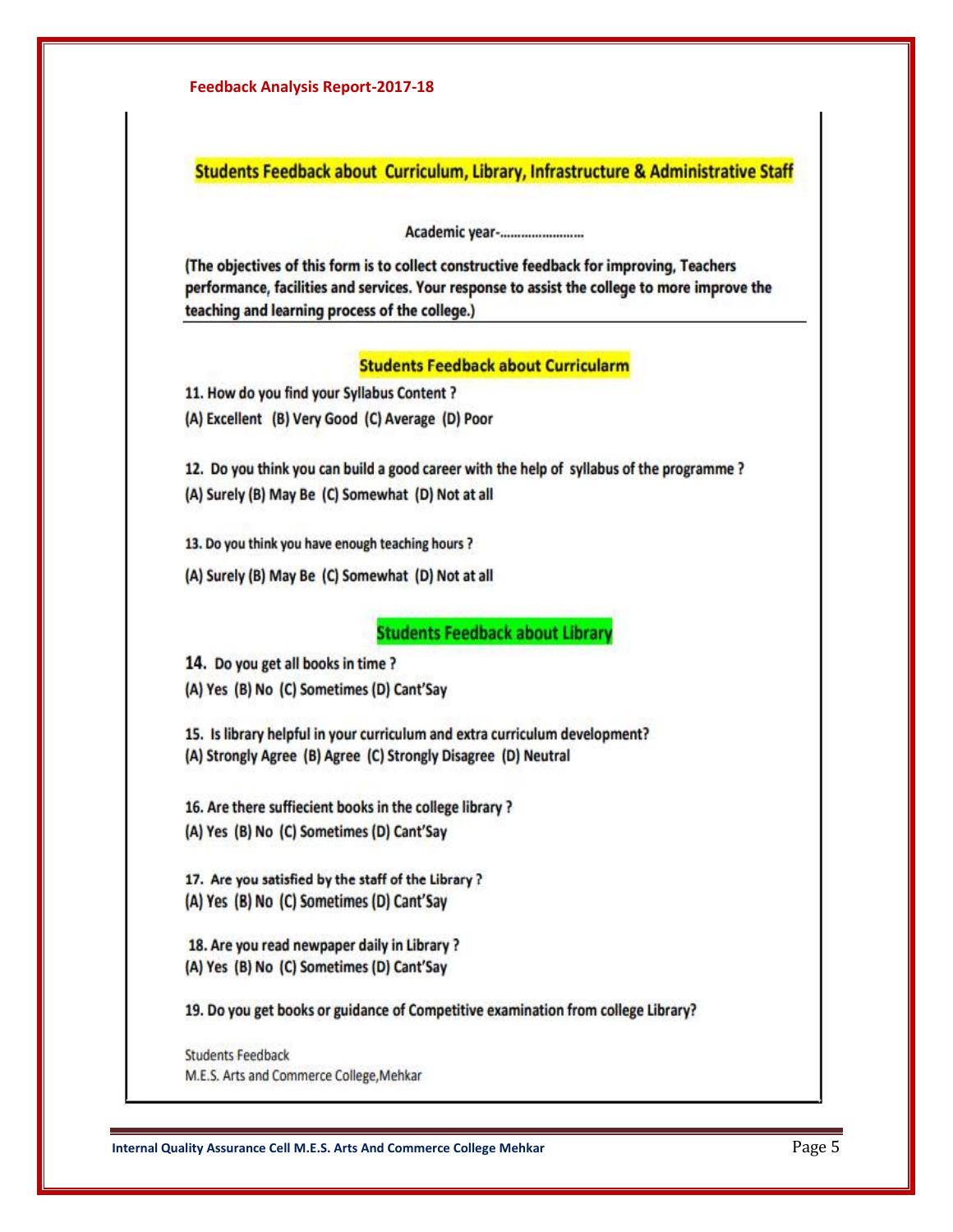|                          | (A) Yes (B) No (C) Sometimes (D) Cant'Say                                                 |
|--------------------------|-------------------------------------------------------------------------------------------|
|                          |                                                                                           |
|                          | Students Feedback about Infrastructure                                                    |
|                          | 20. How do you rate your classrooms ?                                                     |
|                          | (A) Excellent (B) Very Good (C) Average (D) Poor                                          |
|                          | 21. How does Administrative Staff behave with you ?                                       |
|                          | (A) Excellent (B) Very Good (C) Average (D) Poor                                          |
|                          | 22. Does administrative staff satisfy your query ?                                        |
|                          | (A) Always (B) Sometime (C) Never (D) Cant' Say                                           |
|                          | 23. Is there is any system to hear your Probles?                                          |
|                          | (A) Yes (B) No (C) Sometimes (D) Cant'Say                                                 |
|                          | 24. How do you rate the toilet of your college?                                           |
|                          | (A) Excellent (B) Very Good (C) Average (D) Poor                                          |
|                          | 25. How do you rate the drinking water, Canteen facility in the college campus?           |
|                          | (A) Excellent (B) Very Good (C) Average (D) Poor                                          |
|                          | 26. How do you rate the Computers and internet facilities in the college?                 |
|                          | (A) Excellent (B) Very Good (C) Average (D) Poor                                          |
|                          | 27. How do you rate the Sports facilities in the college?                                 |
|                          | (A) Excellent (B) Very Good (C) Average (D) Poor                                          |
|                          | 28. How do you rate the cleanliness and maintanace facilities in the college?             |
|                          | (A) Excellent (B) Very Good (C) Average (D) Poor                                          |
|                          | 29. How do you rate the Admission Window of the office of the college?                    |
|                          | (A) Excellent (B) Very Good (C) Average (D) Poor                                          |
|                          | 30. How do you rate the Scolarship Window of the office of the college?                   |
|                          | (A) Excellent (B) Very Good (C) Average (D) Poor                                          |
|                          | 31. How do you rate the Principal's cooperation for resolving any matter of the students? |
|                          | (A) Excellent (B) Very Good (C) Average (D) Poor                                          |
|                          | Signature of the student                                                                  |
| <b>Students Feedback</b> |                                                                                           |
|                          | M.E.S. Arts and Commerce College, Mehkar                                                  |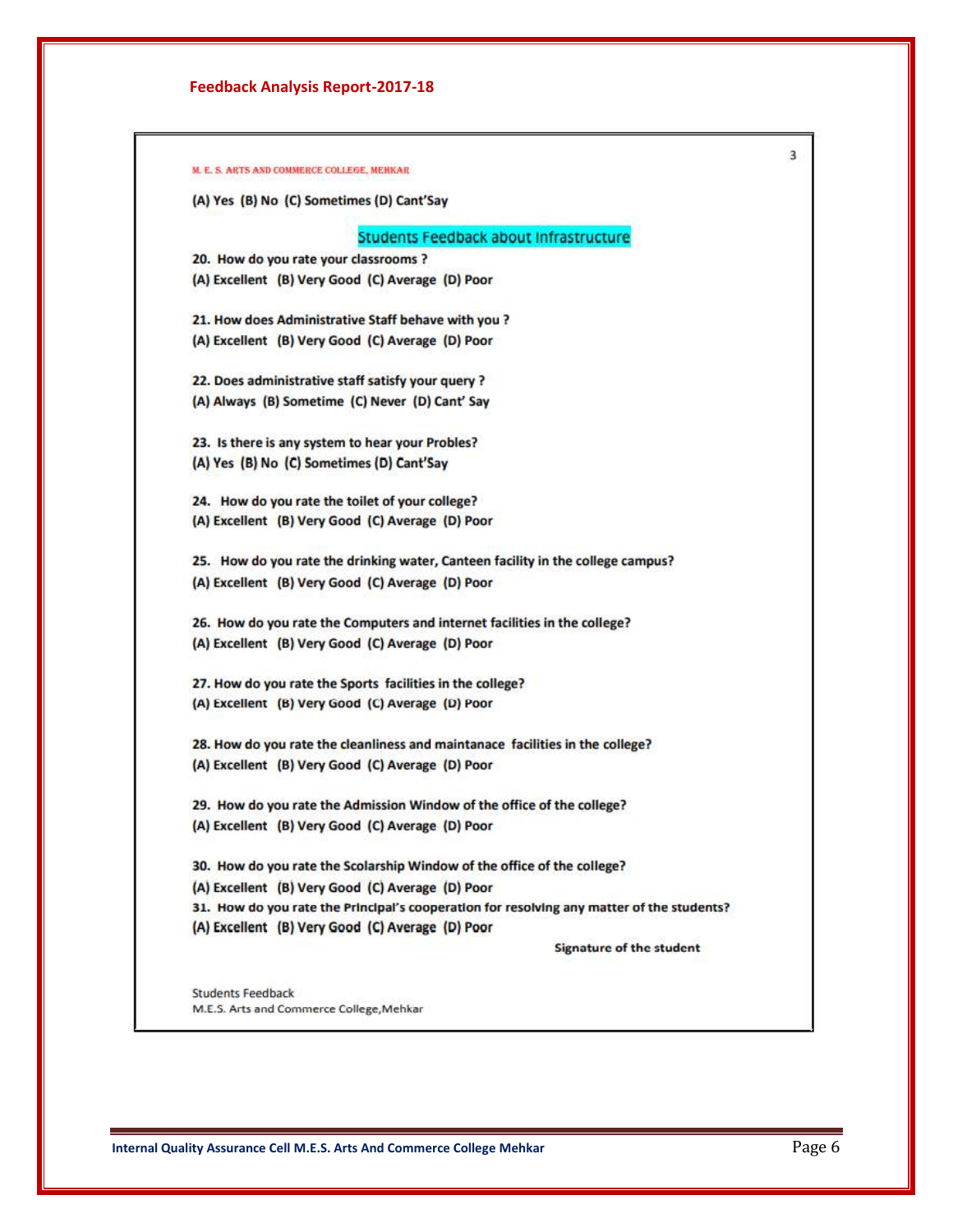| <b>Feedback Analysis Person</b> |  |
|---------------------------------|--|
|---------------------------------|--|

**Teachers Feedback Form**

|                           | <b>Teachers Feedback About Cuririculum</b>                                                                                                       |
|---------------------------|--------------------------------------------------------------------------------------------------------------------------------------------------|
|                           | Academic Year                                                                                                                                    |
|                           |                                                                                                                                                  |
| 2) Department             |                                                                                                                                                  |
|                           | 1. Were objective of the course clear to you?                                                                                                    |
|                           | (A) Highly Clear (B) Clear (C) Partially Clear (D) Not Clear                                                                                     |
|                           | 2. Do you think there are enough hours per week ?                                                                                                |
|                           | (A) Yes (B) No (C) Need More (D) Not sure                                                                                                        |
|                           | 3. How is clear the syllabus as suitable to the course?<br>(A) Highly Clear (B) Clear (C) Partially Clear (D) Not Clear                          |
| 4. Level of the course is | (A) To high (B) High (C) Low<br>(D) To low                                                                                                       |
|                           | 5. How do you rate the syllabus in relation to the competences?<br>(A) Excellent (B) Good (C) Average (D) Poor                                   |
|                           | 6. Are academic & other books available in the Library in Sufficient numbers?<br>(A) Strongly Agree (B) Agree (C) Disagree (D) Strongly Disagree |
|                           | 7. Did college provide you adequate opportunities and support to faculty members for<br>upgrading their skills and qualifications?               |
|                           | (A) Strongly Agree (B) Agree (C) Disagree (D) Strongly Disagree                                                                                  |
|                           | 8. How is syllabus comparatively to the other university?<br>(A) Superior (B) At par (C) Inferior<br>(D) Can't Say                               |
|                           |                                                                                                                                                  |
|                           | 9. ICT facilities in the college are adequate and satisfactory                                                                                   |
|                           | (A) Strongly Agree (B) Agree (C) Disagree (D) Strongly Disagree                                                                                  |
|                           | 10. Did you get College Academic Calendar every Year from the college?                                                                           |
|                           | (A) Always (B) some times (C) Never (D) Not sure                                                                                                 |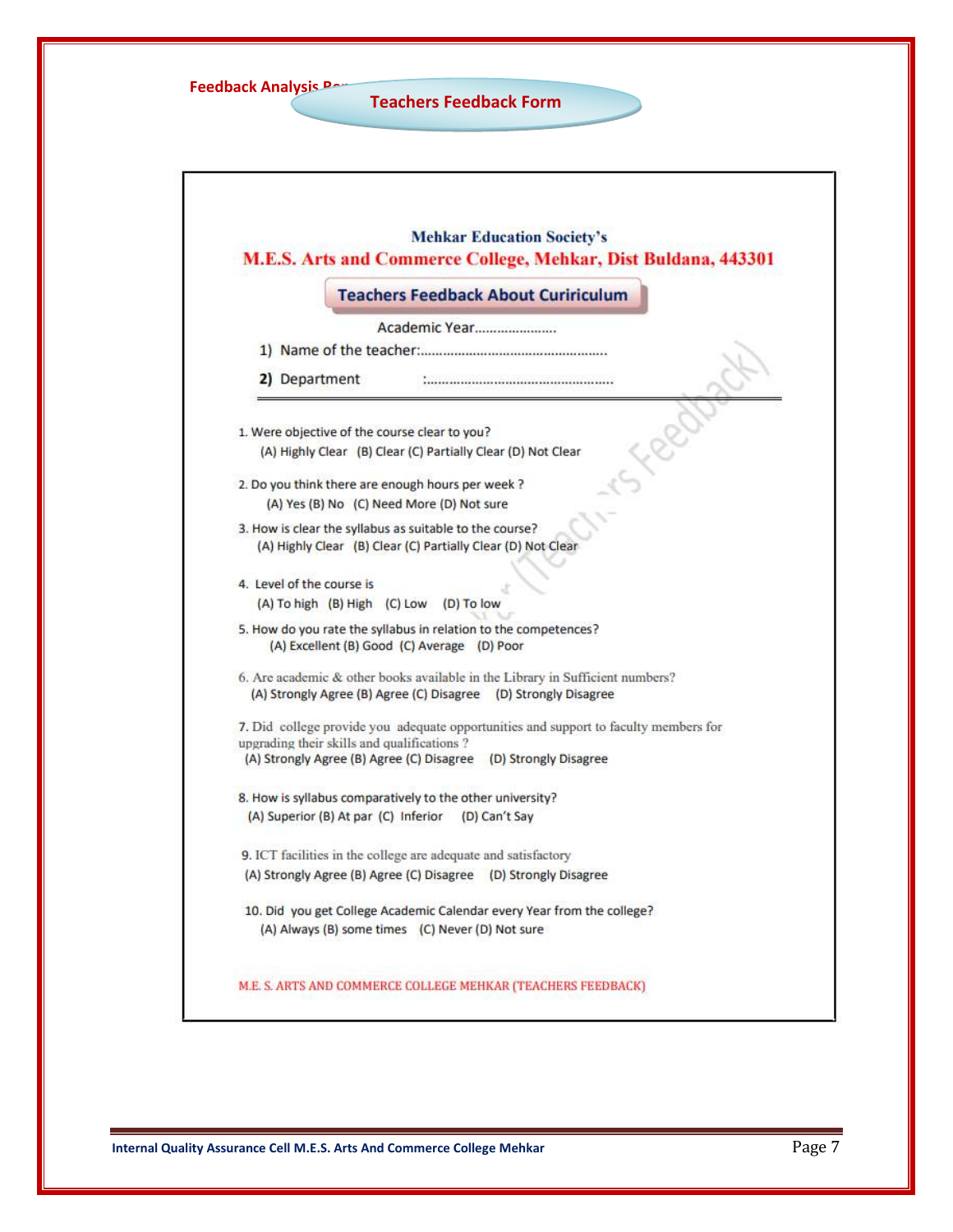| <b>Feedback Analysis Repart 2007</b> |  |
|--------------------------------------|--|
|--------------------------------------|--|

# **Alumni Feedback Form**

| Mehkar Education Society's<br>M. E. S. ARTS AND COMMERCE COLLEGE, MEHKAR                                                                                                                                                                                          |
|-------------------------------------------------------------------------------------------------------------------------------------------------------------------------------------------------------------------------------------------------------------------|
| <b>Alumni Feedback</b>                                                                                                                                                                                                                                            |
| Academic Year:                                                                                                                                                                                                                                                    |
| FEEDBACK FOR CURRICULUM BY THE ALUMNI                                                                                                                                                                                                                             |
| (The object of this form is to collect constructive feedback for improving facilities and services                                                                                                                                                                |
| of the college. Your response will assist the college in its endeavor to strengthen the overall                                                                                                                                                                   |
| development of the students.)                                                                                                                                                                                                                                     |
|                                                                                                                                                                                                                                                                   |
| Full Name: The contract of the contract of the contract of the contract of the contract of the contract of the contract of the contract of the contract of the contract of the contract of the contract of the contract of the<br>Program Name & Year of pass out |
|                                                                                                                                                                                                                                                                   |
|                                                                                                                                                                                                                                                                   |
| Mobile No.                                                                                                                                                                                                                                                        |
| 1. 1. Are you feeling proud to be associate with M.E.S. Arts and Commerce College, Mehkar as a<br>Alumni?                                                                                                                                                         |
| (A) Yes (B) Sometimes (C) No (D) Cant's Say                                                                                                                                                                                                                       |
| 2. How do you rate development activities organized by the college for your overall<br>development                                                                                                                                                                |
| (A) Excellent (B) Good (C) Fair (D) Poor                                                                                                                                                                                                                          |
| 3. Rate your experiences for "infrastructure" of the college while you were as a student of the<br>college.                                                                                                                                                       |
| (A) Excellent (B) Good (C) Fair (D) Poor                                                                                                                                                                                                                          |
| 4. Rate your experiences for "Admission Procedure" while you were as a student of the                                                                                                                                                                             |
| college.                                                                                                                                                                                                                                                          |
| (A) Excellent (B) Good (C) Fair (D) Poor                                                                                                                                                                                                                          |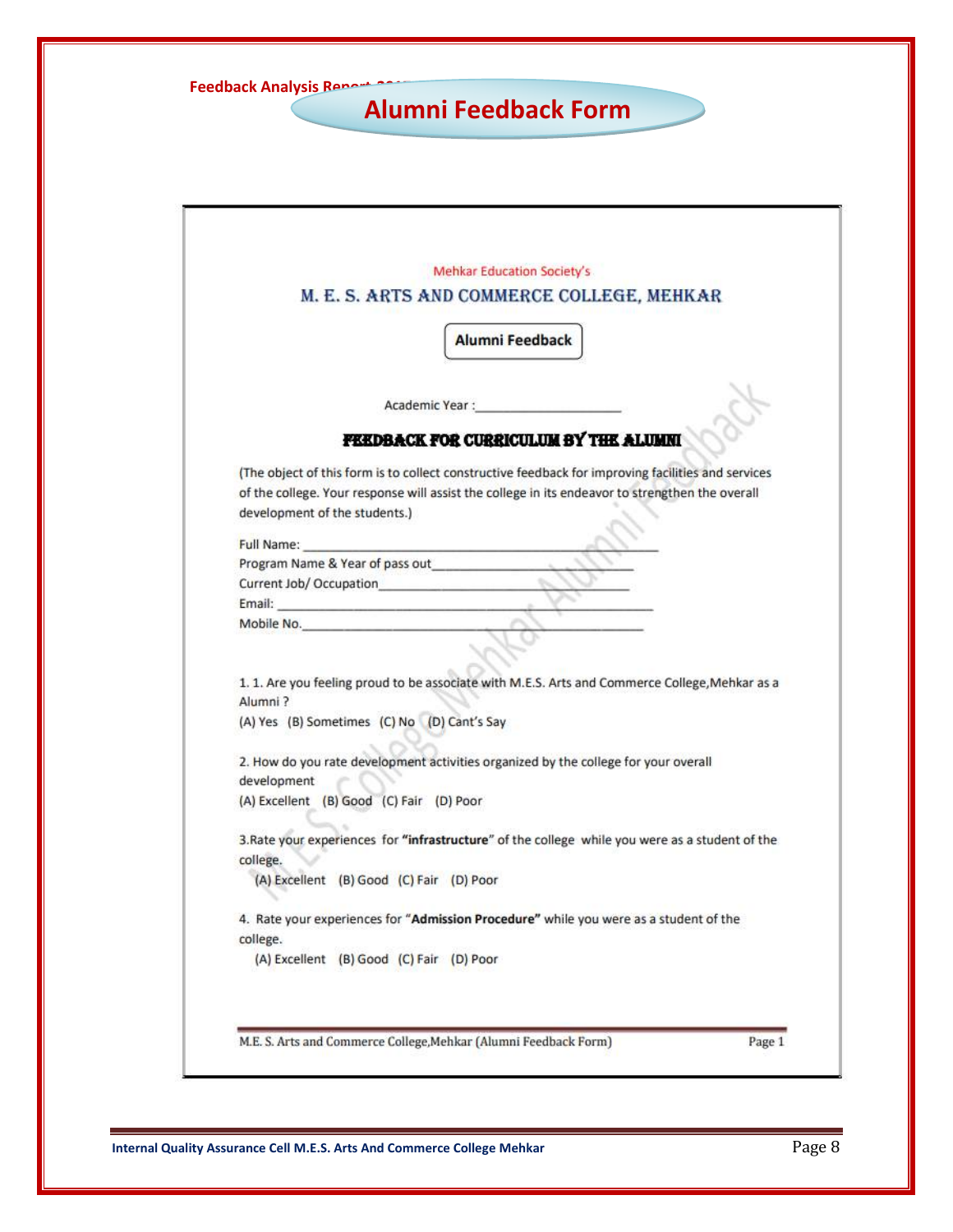| college.                                 |  |                                                                             | 5. Rate your experiences for "office staff" of the college while you were as a student of the   |
|------------------------------------------|--|-----------------------------------------------------------------------------|-------------------------------------------------------------------------------------------------|
| (A) Excellent (B) Good (C) Fair (D) Poor |  |                                                                             |                                                                                                 |
|                                          |  |                                                                             | 6. Rate your experiences for "Teachers Performances and cooperation" while you were as a        |
| student of the college.                  |  |                                                                             |                                                                                                 |
| (A) Excellent (B) Good (C) Fair (D) Poor |  |                                                                             |                                                                                                 |
|                                          |  |                                                                             | 7. Rate your experiences for "Principal's cooperation" while you were as a student of the       |
| college.                                 |  |                                                                             |                                                                                                 |
| (A) Excellent (B) Good (C) Fair (D) Poor |  |                                                                             |                                                                                                 |
|                                          |  |                                                                             | 8. Rate your experiences for "Library" while you were as a student of the college.              |
| (A) Excellent (B) Good (C) Fair (D) Poor |  |                                                                             |                                                                                                 |
|                                          |  |                                                                             |                                                                                                 |
|                                          |  |                                                                             | 9. Rate your experiences for "Computer Laboratory" while you were as a student of the           |
| college.                                 |  |                                                                             |                                                                                                 |
| (A) Excellent (B) Good (C) Fair (D) Poor |  |                                                                             |                                                                                                 |
|                                          |  |                                                                             | 10. Rate your experiences for "Admission Procedure" while you were as a student of the          |
| college.                                 |  |                                                                             |                                                                                                 |
| (A) Excellent (B) Good (C) Fair (D) Poor |  |                                                                             |                                                                                                 |
|                                          |  |                                                                             | 11. How do you rate the courses that you have learnt in the college in relation to your current |
| job/occupation?                          |  |                                                                             |                                                                                                 |
| (A) Excellent (B) Good (C) Fair (D) Poor |  |                                                                             |                                                                                                 |
|                                          |  | 12. Were the teaching faculties of the college motivate and cooperate you ? |                                                                                                 |
|                                          |  | (A) Yes (B) Some times (C) Never (D) Can't Say                              |                                                                                                 |
|                                          |  |                                                                             |                                                                                                 |
|                                          |  | 13. Your valuable suggestions for the development of the college            |                                                                                                 |
|                                          |  |                                                                             |                                                                                                 |
|                                          |  |                                                                             |                                                                                                 |
|                                          |  |                                                                             |                                                                                                 |
|                                          |  |                                                                             |                                                                                                 |
|                                          |  |                                                                             |                                                                                                 |
|                                          |  |                                                                             | Signature                                                                                       |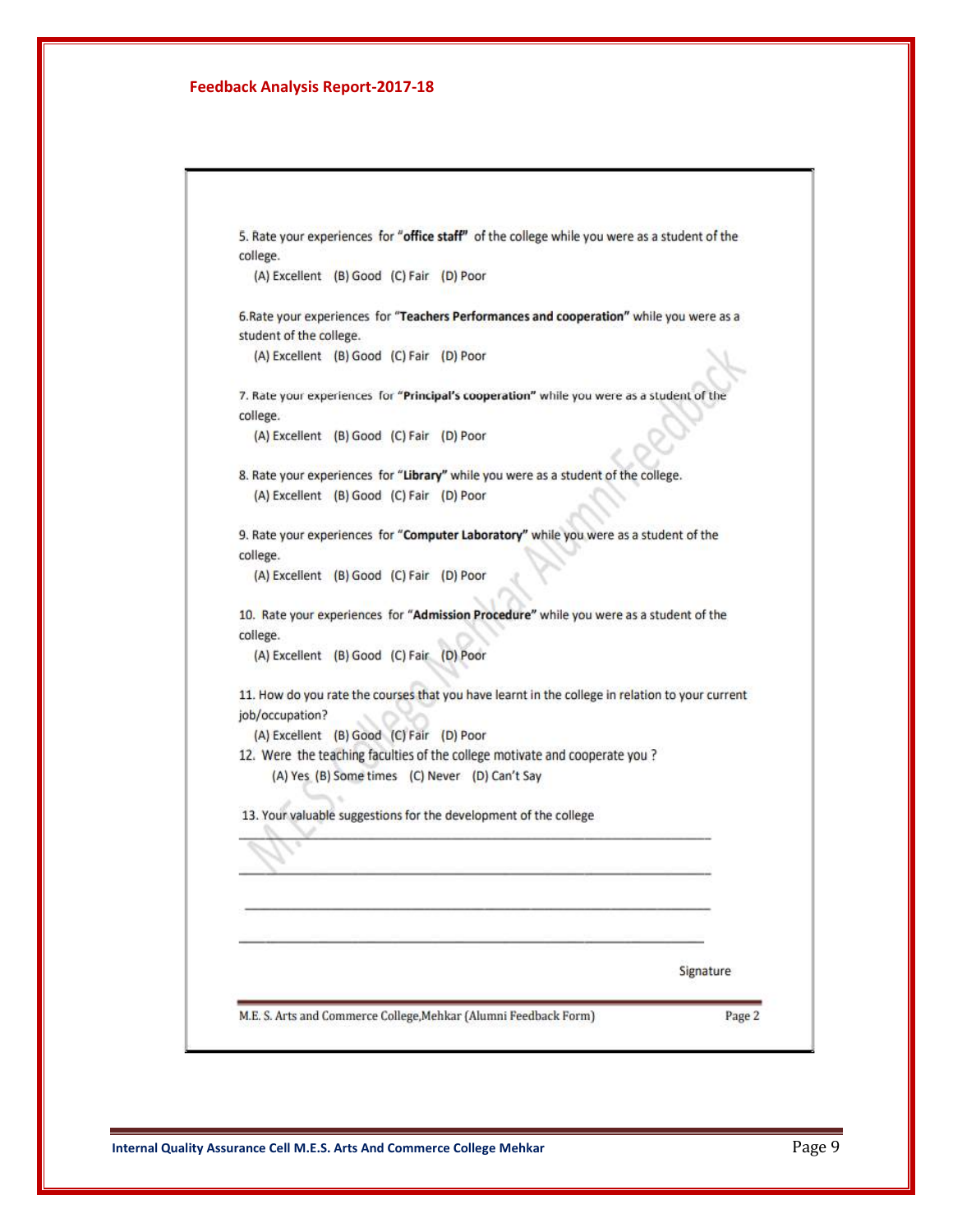|                  |                                                                                                                            |                                                   |      | <b>Mehkar Education Society's</b> |        |
|------------------|----------------------------------------------------------------------------------------------------------------------------|---------------------------------------------------|------|-----------------------------------|--------|
|                  |                                                                                                                            | <b>M. E. S. ARTS AND COMMERCE COLLEGE, MEHKAR</b> |      |                                   |        |
|                  |                                                                                                                            | <b>Parents' Feedback</b>                          |      |                                   |        |
|                  | <b>M.E.S. ARTS AND COMMERCE COLLEGE, MEHKAR</b>                                                                            |                                                   |      |                                   |        |
|                  |                                                                                                                            | Parents Feedback Form (पालक प्रत्याभरण पत्रक)     |      |                                   |        |
|                  | A. Preliminary Information (प्राथमिक माहिती)                                                                               |                                                   |      |                                   |        |
|                  |                                                                                                                            |                                                   |      |                                   |        |
|                  |                                                                                                                            |                                                   |      |                                   |        |
|                  |                                                                                                                            |                                                   |      |                                   |        |
| 4. Course (कोसे) | BA.                                                                                                                        | B.Com.                                            |      | MA.                               | M.Com. |
| 5.Class (वर्ग)   |                                                                                                                            |                                                   |      |                                   |        |
|                  | 5. Academic year (शैक्षणिक वर्ष)                                                                                           |                                                   |      |                                   |        |
|                  | B. You are requested to select appropriate option for the following points (खालीलपैकी योग्य<br>पर्यायावर (✔) अशी खूण करावी |                                                   |      |                                   |        |
|                  | 01. Admission procedure: (प्रवेश प्रक्रिया)                                                                                |                                                   |      |                                   |        |
| Excellent        | <b>Very Good</b>                                                                                                           |                                                   | Good | Average                           | Poor   |
|                  | 02. Infrastructure and Computer lab facility (संसाधने व संगणक लॅब. सोयी)                                                   |                                                   |      |                                   |        |
| <b>Excellent</b> | <b>Very Good</b>                                                                                                           |                                                   | Good | Average                           | Poor   |
|                  | 03. Work Culture of the college observed by you and your Ward: (तुमचे व तुमच्या पाल्याचे कॉलेज कार्य अनुभव)                |                                                   |      |                                   |        |
| Excellent        | <b>Very Good</b>                                                                                                           |                                                   | Good | Average                           | Poor   |
|                  | 04. College Library (कॉलेज वाचनालय)                                                                                        |                                                   |      |                                   |        |
| <b>Excellent</b> | <b>Very Good</b>                                                                                                           |                                                   | Good | Average                           | Poor   |
|                  | 05. Other facilities provided by the college (कॉलेज दवारे देण्यात येणाऱ्या इतर सुविधा)                                     |                                                   |      |                                   |        |
| <b>Excellent</b> | <b>Very Good</b>                                                                                                           |                                                   | Good | Average                           | Poor   |
|                  | 06. N.C.C., N.C.C., Sports and cultural activities:                                                                        |                                                   |      |                                   |        |
| Excellent        | <b>Very Good</b>                                                                                                           |                                                   | Good | Average                           | Poor   |
|                  | 07. Student's counselling activities (विध्यार्थी सम्पदेशन कार्य)                                                           |                                                   |      |                                   |        |
| Excellent        | <b>Very Good</b>                                                                                                           |                                                   | Good | Average                           | Poor   |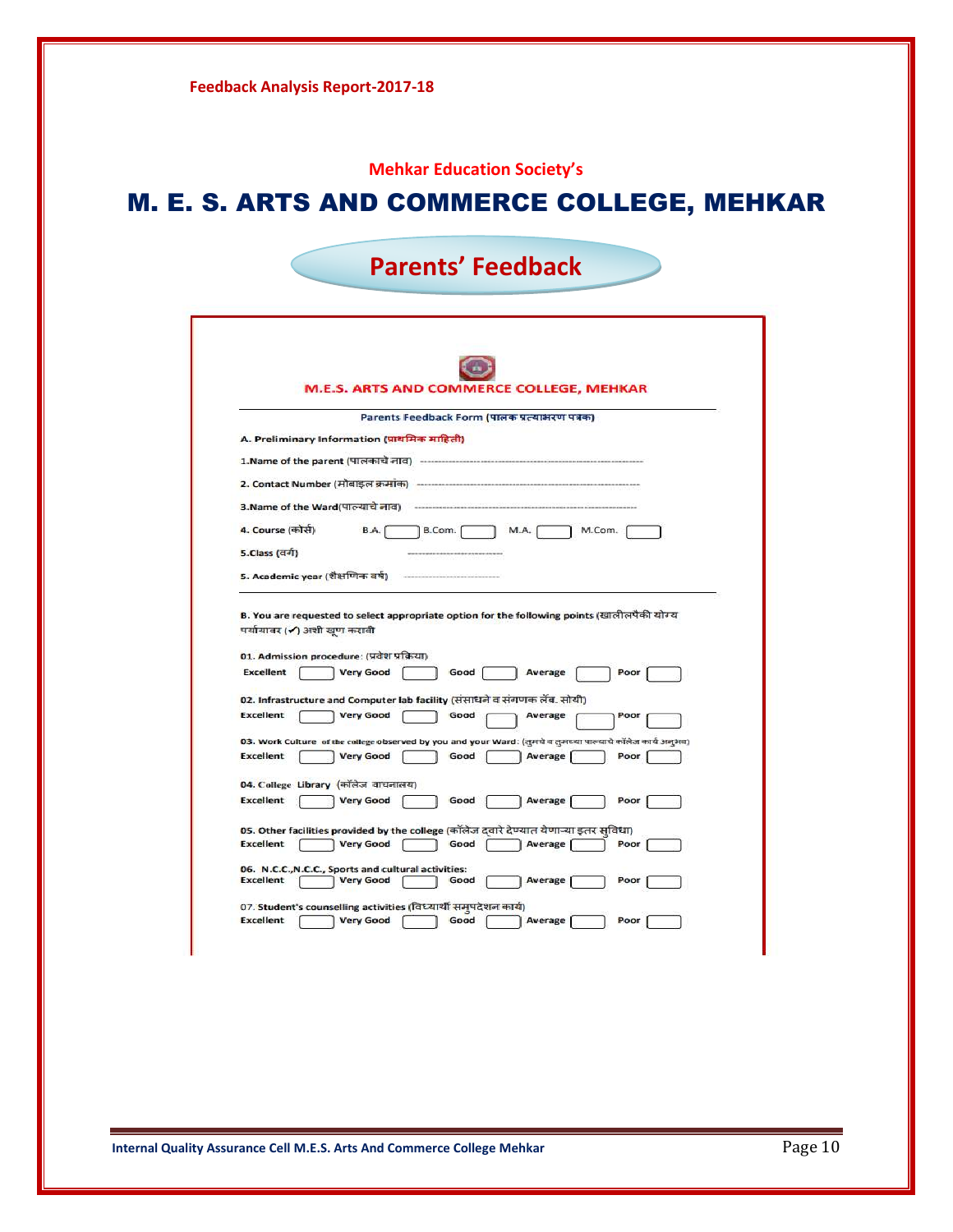| 08. Use of Information and communication technology in the college (कॉलेजदवारे ICT उपयोग)         |
|---------------------------------------------------------------------------------------------------|
| <b>Excellent</b><br><b>Very Good</b><br>Good<br>Average<br>Poor                                   |
| 09. Student's Grievance-Redresal and Counselling (विध्यार्थी तक़ार-निवारण व समुपदेशन)             |
| <b>Excellent</b><br><b>Very Good</b><br>Good<br>Average<br>Poor                                   |
| 10. Academic Discipline (Regular& timely conduct of lectures, practical and related activities)   |
| शैक्षणिक शिस्त (नियमित व वेळेवर घेतले जाणारे वर्ग,प्रात्यक्षिक व ईतर)                             |
| <b>Excellent</b><br><b>Very Good</b><br>Good<br>Average<br>Poor                                   |
| 11. Examination system adopted by the college. (कॉलेजप्रणीत परीक्षा पद्धती)                       |
| <b>Excellent</b><br><b>Very Good</b><br>Good<br>Average<br>Poor                                   |
| 12. Improvement in behaviour, soft skills, knowledge, morality, social responsibility observed by |
| you in your ward while studying in college कॉलेजमध्ये शिकत असतांना आपल्या पाल्यामध्ये             |
| वर्तनविकास, ज्ञान,नैतिकता, सामाजिक दायित्व याबाबत आपले अनुभव.                                     |
| <b>Excellent</b><br><b>Very Good</b><br>Good<br>Average<br>Poor                                   |
| 13. College Messaging System regarding to Scholarships or any matter to the Parents and           |
| Wards. पालकांसोबत व त्यांच्या पाल्यांसोबत शिष्यवृती व ईतरबाबतीत कॉलेज मेसेजिंग पद्धती.            |
| <b>Excellent</b><br><b>Very Good</b><br>Good<br>Average<br>Poor                                   |
| 14. Evaluation and Feedback College mechanism मूल्यांकन व प्रत्याभरण कॉलेज यंत्रणा                |
| <b>Excellent</b><br><b>Very Good</b><br>Good<br>Average<br>Poor                                   |
|                                                                                                   |
| (All parents are requested to visit our College website regularly, Evalute us and your valuable   |
| suggestions will be welcome and helpful us for improving more better quality in our College       |
| education system.) {College Website- www.mesaccollege.org} {Email- mes_mehkar@rediffmail.com}     |
| Any Suggestions: (आपले अभिप्राय व सूचना)                                                          |
|                                                                                                   |
|                                                                                                   |
|                                                                                                   |
|                                                                                                   |
|                                                                                                   |
|                                                                                                   |
| Place:- Mehkar<br>Signature                                                                       |
| Date :-                                                                                           |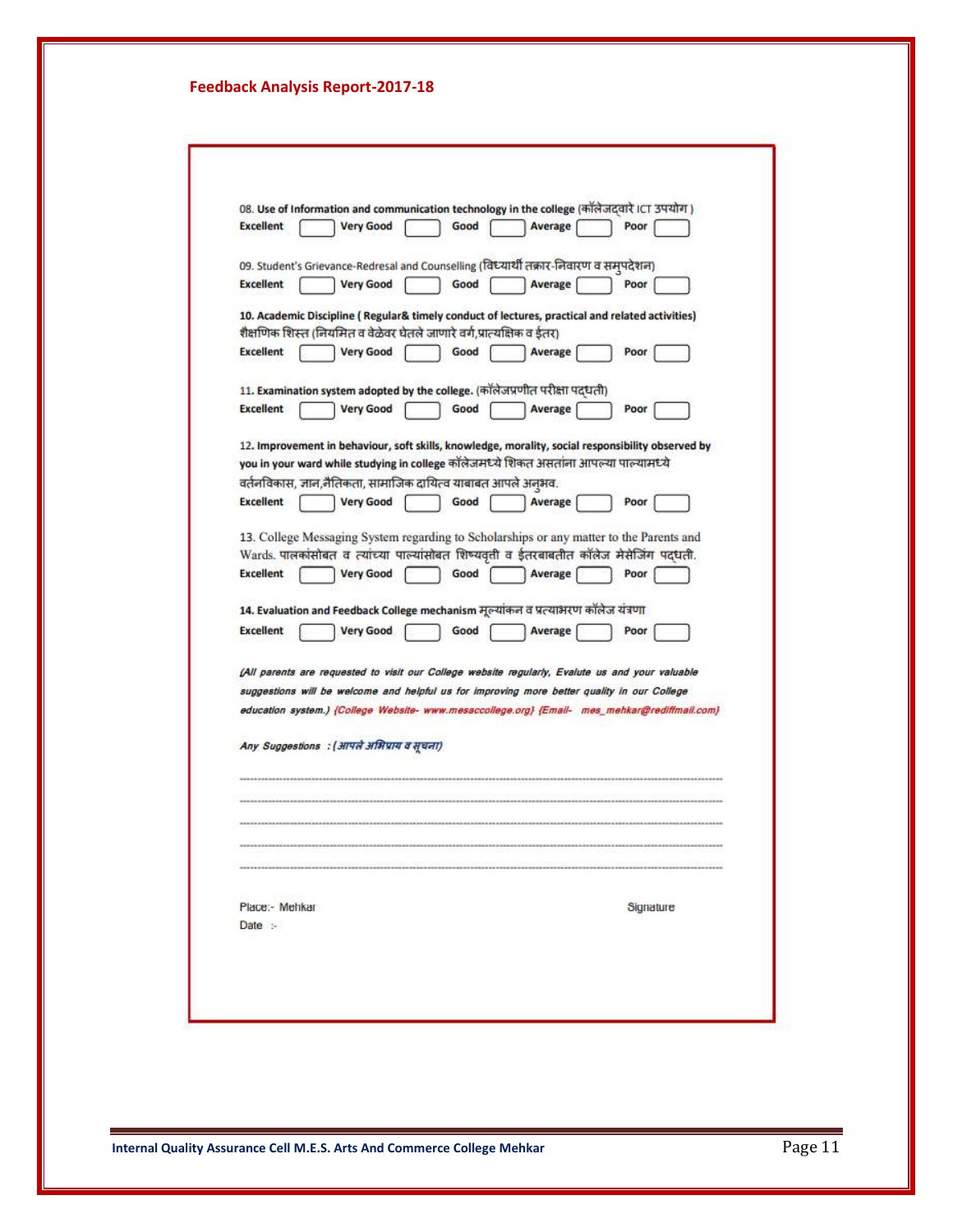# **Feedback Action Taken & Analysis Report 2017-18**

**Mehkar Education Society's**

## **M. E. S. ARTS AND COMMERCE COLLEGE, MEHKAR**

**Ram Nagar Mehkar-443301 (MS) Internal Quality Assurance Cell (I.Q.A.C.) Action Taken Report of Feedback Analysis Academic Year: -**

 **Feedbacks were obtained from students, Teachers, Alumni and Parents on curriculum, Library, infrastructures of the college etc. These feedbacks were collected by the Feedback Committee of the college and analyzed and reviewed by the I.Q.A.C. and Feedback Committee. Suggestions were given to the concern regarding their performance and directions for the required improvement Report of Feedback Analysis is enclosed herewith**.

Dr. Wasudeo Golait I.Q.A.C. Co-ordinator M.E.S. Arts & Commerce College, Mehkar

Date:- 26/04/2018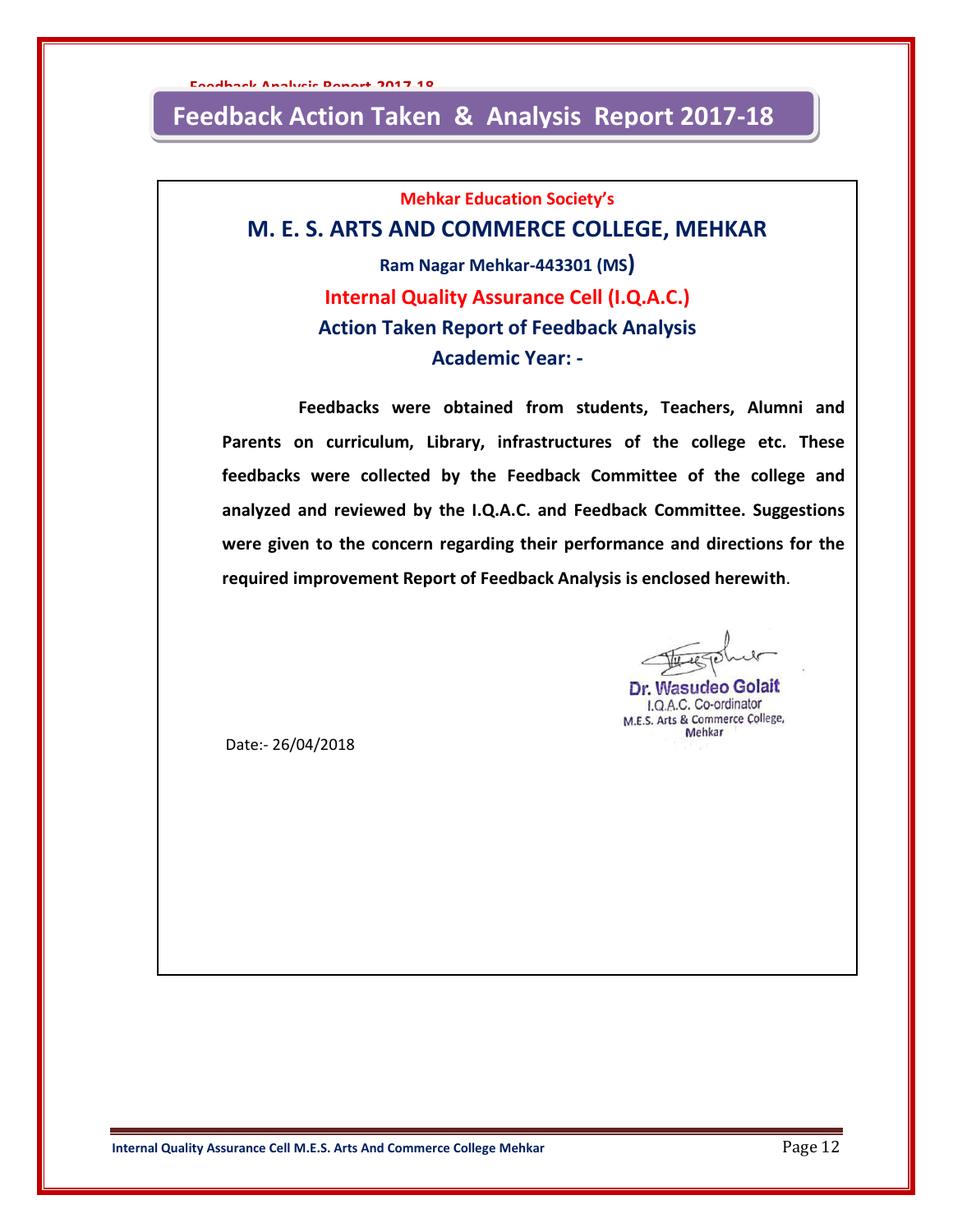#### **Feedback Committee Report 2017-18**

#### Report on Student Feedback 2017-18

 The report for 2017-18 has been prepared by coordinated work of the members of students' feedback committee. 2017-18, in this Academic year structural feedback collected offline method by providing the feedback forms to the various stakeholders just as Students, Teachers, Parents and Alumni. It remains useful to overall development of college, teachers and Students. During the academic session 2017-18 the college feedback committee has collected students' feedback on their experiences in the college and classroom. The students of Arts and Commerce programs are engaged in the process feedback was taken by random sampling method this process provides us an opportunity to get students various difficulties and attitude to college and its teaching staff. The questionnaire was framed to include feedback about teachers, teaching methodology, teachers punctuality, teachers motivation etc. also Curriculum, Library, and Infrastructure and Administrative Staff. 31 multiple choice questions (MCQs) were framed with 4 option each. College given the option to write or not write their name of the students on feedback form for filling it fearless mind. Systematic tabulation data as done department wise & analysis was carried out.

Feedback was taken on following components

- 1) Students feedback about teachers
- 2) Overall rating of the curriculum
- 3) Students course and teaching Evaluation
- 4) Students' feedback about Library.
- 5) Students Feedback about Infrastructure & Administrative Staff. It is learnt from the feedback that the students are satisfied with the Teachers performance and staff and the campus. They put forward some requirement in infrastructural facilities which are as following which to be put to the I.Q.A.C. of the college.

#### **Students Suggestion**

- **1) Need better service of College canteen**
- **2) Need better Sports facilities**
- **3) Need of internet facility**

 Prof. G.D. Saoji (Convener Feedback Committee)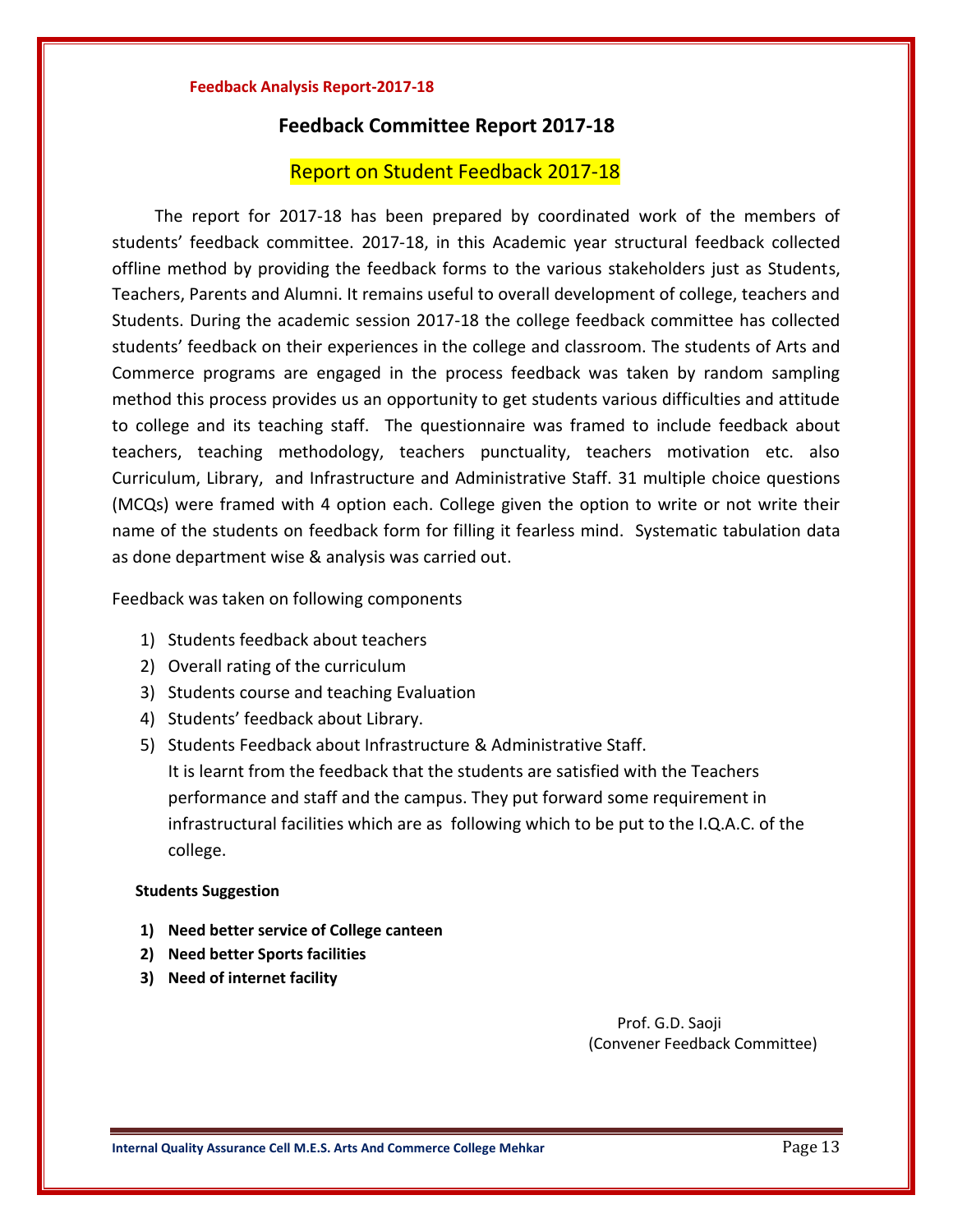#### **Mehkar Education Society's**

### **M. E. S. ARTS AND COMMERCE COLLEGE, MEHKAR**

**Ram Nagar Mehkar-443301 (MS)**

# **I.Q.A.C.**

# **Students Feedback Analysis Report 2017-18**

**The table showing students response to feedback**

**(Random selecting of 45 students from all classes)**

| <b>Student Feedback Analysis-2017-18</b> |                 |            |         |                 |                             |  |  |  |  |
|------------------------------------------|-----------------|------------|---------|-----------------|-----------------------------|--|--|--|--|
|                                          | About           | Curriculum | Library | <b>Sports</b>   | Infrastructure &            |  |  |  |  |
|                                          | <b>Teaching</b> |            |         | <b>Facility</b> | <b>Administrative Staff</b> |  |  |  |  |
| <b>Excellent</b>                         | 76.00%          | 75.00%     | 68.00%  | 64.00%          | 75.00%                      |  |  |  |  |
| <b>Very Good</b>                         | 15.00%          | 22.00%     | 18.00%  | 17.00%          | 25.00%                      |  |  |  |  |
| Fair                                     | 9.00%           | 4.00%      | 12.00%  | 18%             | 0.00%                       |  |  |  |  |
| Poor                                     | 0%              | 0.00%      | 2%      | 1%              | 0.00%                       |  |  |  |  |

#### **Graphical presentation of Analysis of Students Feedback-2016-17**



#### **Students Suggestion**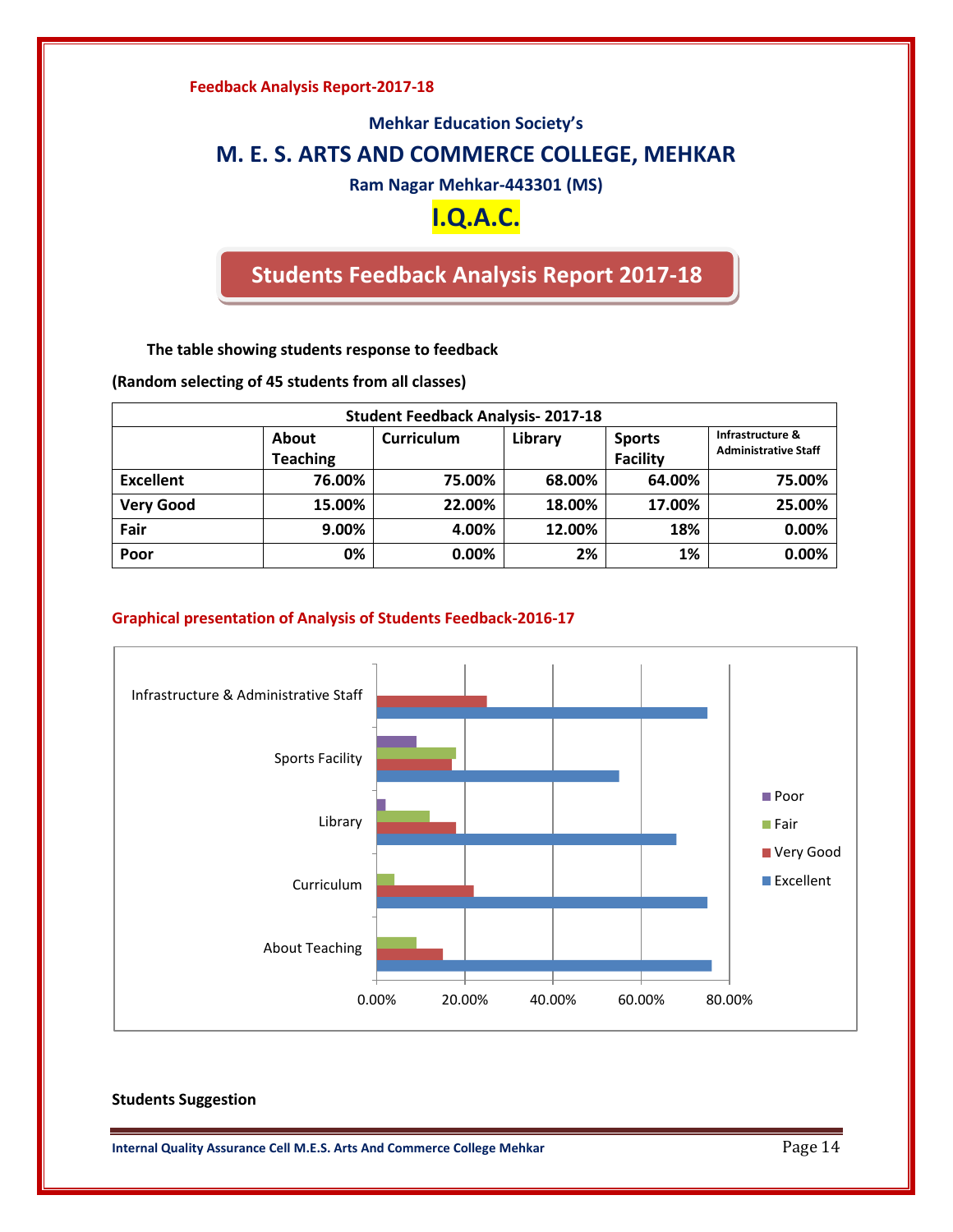- **4) Need more time in studying in the college library.**
- **5) Need of water facility in the first floor.**
- **6) All services of the college is good.**

#### **Observations:-**

- **1) Students were rated 76% Excellent15% very Good, 9% Fair & 0% poor about Teaching process or method in the college.**
- **2) Students were rated 75% Excellent 22% very Good, 4% Fair & 0% poor about curriculum satisfaction.**
- **3) Students were rated 78% Excellent 18% very Good, 12% Fair & 0% poor about Library Service.**
- **4) Students were rated 64% Excellent 17% very Good, 18% Fair & 1% poor about Sports Facilities in the college.**
- **5) Students were rated 75% Excellent 25% very Good, 0% Fair & 0% poor about Infrastructure & Administrative Staff of the college.**

**All these feedback collected, analysed and action taken by the I.Q.A.C.**

**Date:- Monday 23/04/2018**

Will

Dr. Wasudeo Golait I.Q.A.C. Co-ordinator M.E.S. Arts & Commerce College, Mehkar

( admis Principal/I.Q.A.C. Chairperson (Dr.Ganesh Parihar) Princtpal M.E.S.Agts & Comm. College Mehkat



**Mehkar Education Society's**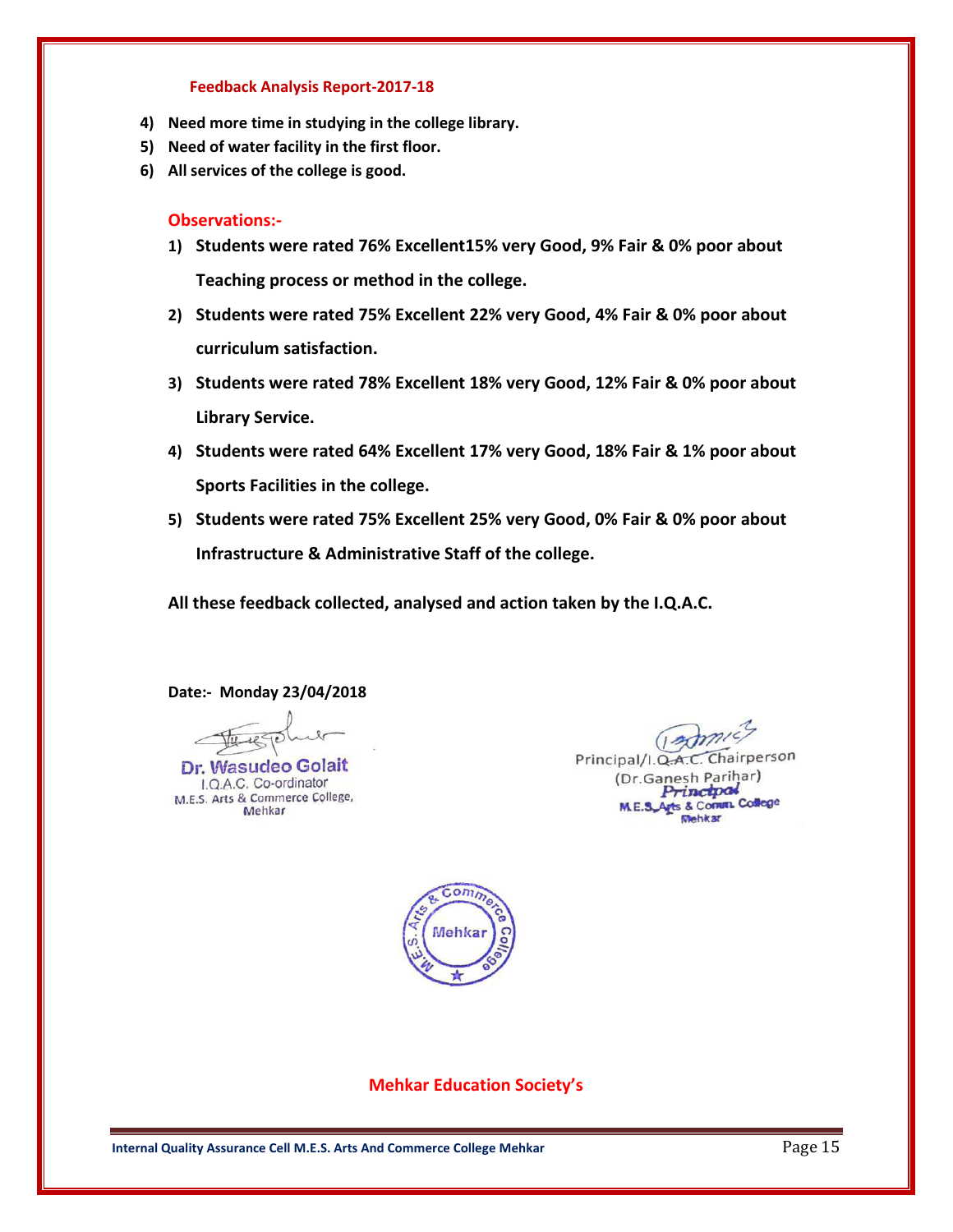# **M. E. S. ARTS AND COMMERCE COLLEGE, MEHKAR**

### **Ram Nagar Mehkar-443301 (MS)**

### **Action Taken Report**

#### **On**

## **Student Feedback Analysis Report -2017-18**

 **On the basis of Student Feedback Analysis- 2017-18, I.Q.A.C. found some observations and suggestions from the students. I.Q.A.C. suggest to feedback committee to organise meeting with Principal for the discussion on the analysis result of student feedback. Following suggestion have been received from the students**

|    | <b>Students Suggestion</b>                                                        | <b>Action Taken</b>                                                                                                                  |
|----|-----------------------------------------------------------------------------------|--------------------------------------------------------------------------------------------------------------------------------------|
| 1. | Need more time in studying in the<br>college library.                             | Principal Dr. G. N. Parihar allow to provide<br>more time in the library for study pupose.                                           |
| 2. | Need of water facility in the first floor.                                        | Principal Dr. G. N. Parihar provided water<br>facility in the first floor of the college.                                            |
| 3. | All services of the college is good.                                              | College decided to improve all facilities of the<br>college and make sustain for the students.                                       |
| 4. | Teachers Performance in the analysis of<br>the students' feedback about teachers. | Respective teachers have been given analysis<br>report with required suggestions for improving<br>the teaching and learning process. |

luce

Dr. Wasudeo Golait I.Q.A.C. Co-ordinator M.E.S. Arts & Commerce College, Mehkar



 $0$  amis Chairperson Principal/I.Q.A.C. (Dr.Ganesh Parihar) Princtpal M.E.S.Agts & Comm. College **Mehkar**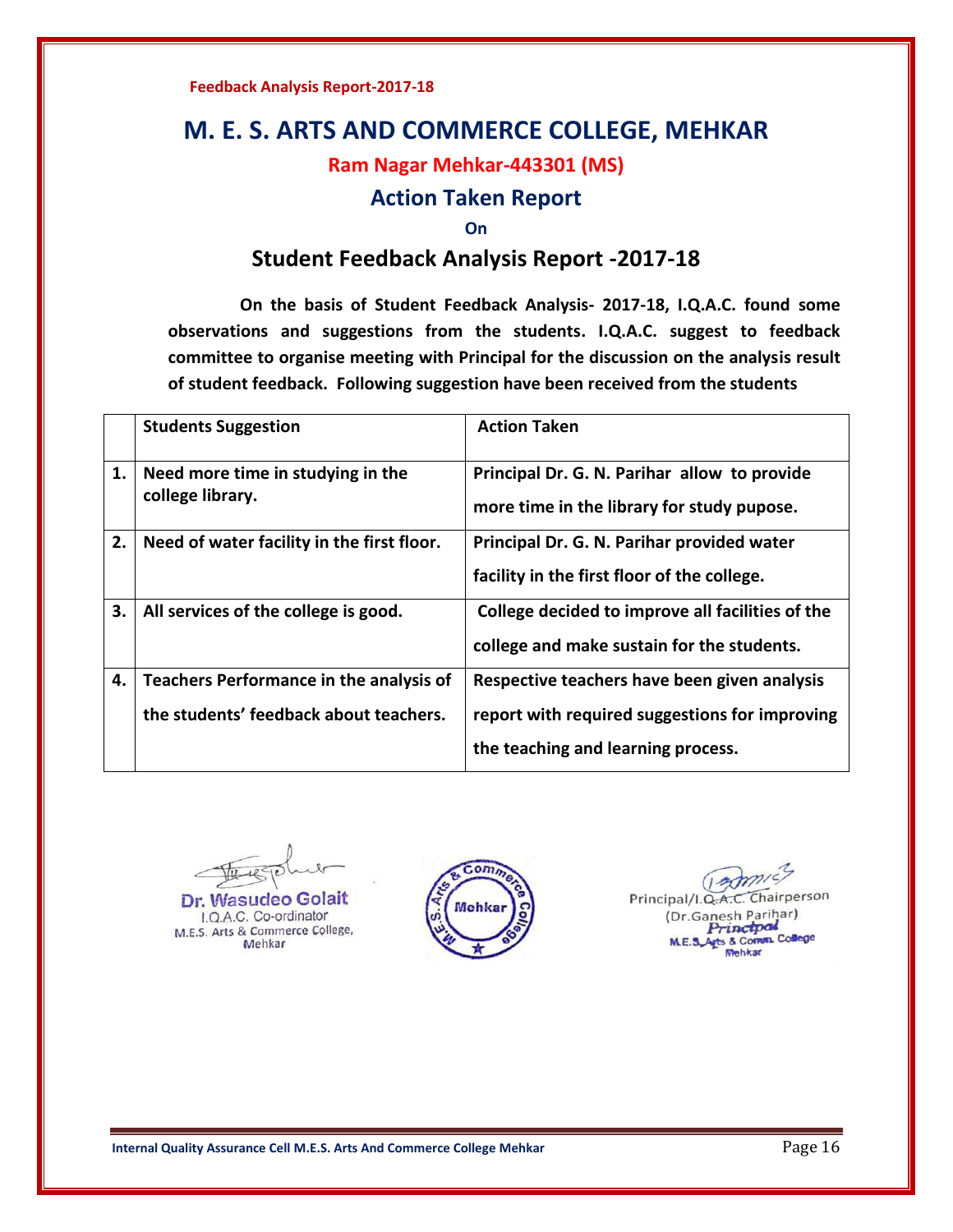# **Teachers Feedback Analysis on Curriculum for the year 2017-18**

 Feed back on curriculum was collected from 8 Teachers for the academic year 2017-18 was reviewed by the IQAC and analysed as following.

| Sr.       | <b>Teachers Feedback</b>                                                       | In Percentage                   |                              |                                  |                                    |      |  |  |
|-----------|--------------------------------------------------------------------------------|---------------------------------|------------------------------|----------------------------------|------------------------------------|------|--|--|
| <b>No</b> | <b>Questions</b>                                                               |                                 | <b>4 Points Scale Rating</b> |                                  |                                    |      |  |  |
| 1.        | Were objective of the<br>course clear to you?                                  | <b>Highly</b><br><b>Clear</b>   | <b>Clear</b>                 | <b>Partially</b><br><b>Clear</b> | <b>Not Clear</b>                   |      |  |  |
|           |                                                                                | 66.25%                          | 30.%                         | 3.75%                            | 0.00%                              | 100% |  |  |
| 2.        | Do you think there are<br>enough hours per week?                               | <b>Yes</b>                      | <b>No</b>                    | <b>Need</b><br><b>More</b>       | Not sure                           |      |  |  |
|           |                                                                                | 74.10%                          | 22.75%                       | 3.15%                            | 0.00%                              | 100% |  |  |
| 3.        | How is clear the syllabus<br>as suitable to the                                | <b>Highly</b><br><b>Clear</b>   | <b>Clear</b>                 | <b>Partially</b><br><b>Clear</b> | <b>Not Clear</b>                   |      |  |  |
|           | course?                                                                        | 77.25%                          | 25.75%                       | 0.00%                            | 0.00%                              | 100% |  |  |
| 4.        | Level of the course                                                            | To high                         | High                         | Low                              | To low                             |      |  |  |
|           |                                                                                | 69.52%                          | 26.10%                       | 4.38%                            | 0.00                               | 100% |  |  |
| 5.        | How do you rate the<br>syllabus in relation to                                 | <b>Excellent</b>                | Good                         | Average                          | Poor                               |      |  |  |
|           | the competences?                                                               | 79.50%                          | 14.56%                       | 5.94%                            | 0.00%                              | 100% |  |  |
| 6.        | Are academic & other<br>books available in the<br><b>Library in Sufficient</b> | <b>Strongly</b><br><b>Agree</b> | <b>Agree</b>                 | <b>Disagree</b>                  | <b>Strongly</b><br><b>Disagree</b> |      |  |  |
|           | numbers?                                                                       | 76.51%                          | 20.70%                       | 2.79%                            | 0.00%                              | 100% |  |  |
| 7.        | Did college provide you<br>adequate opportunities<br>and support to faculty    | <b>Strongly</b><br>Agree        | <b>Agree</b>                 | <b>Disagree</b>                  | <b>Strongly</b><br><b>Disagree</b> | 100% |  |  |
|           | members for upgrading<br>their skills and<br>qualifications?                   | 71.35%                          | 26.35%                       | 2.30%                            | 0.00%                              |      |  |  |
| 8.        | How is syllabus                                                                | <b>Superior</b>                 | At par                       | <b>Inferior</b>                  | Cant' say                          |      |  |  |
|           | comparatively to the<br>other university?                                      | 78.50%                          | 16.26%                       | 3.24%                            | 2%                                 | 100% |  |  |
| 9.        | <b>ICT facilities in the</b><br>college are adequate<br>and satisfactory       | <b>Strongly</b><br><b>Agree</b> | <b>Agree</b>                 | <b>Disagree</b>                  | <b>Strongly</b><br><b>Disagree</b> |      |  |  |
|           |                                                                                | 87.70%                          | 9.10%                        | 2.40%                            | 0.00%                              | 100% |  |  |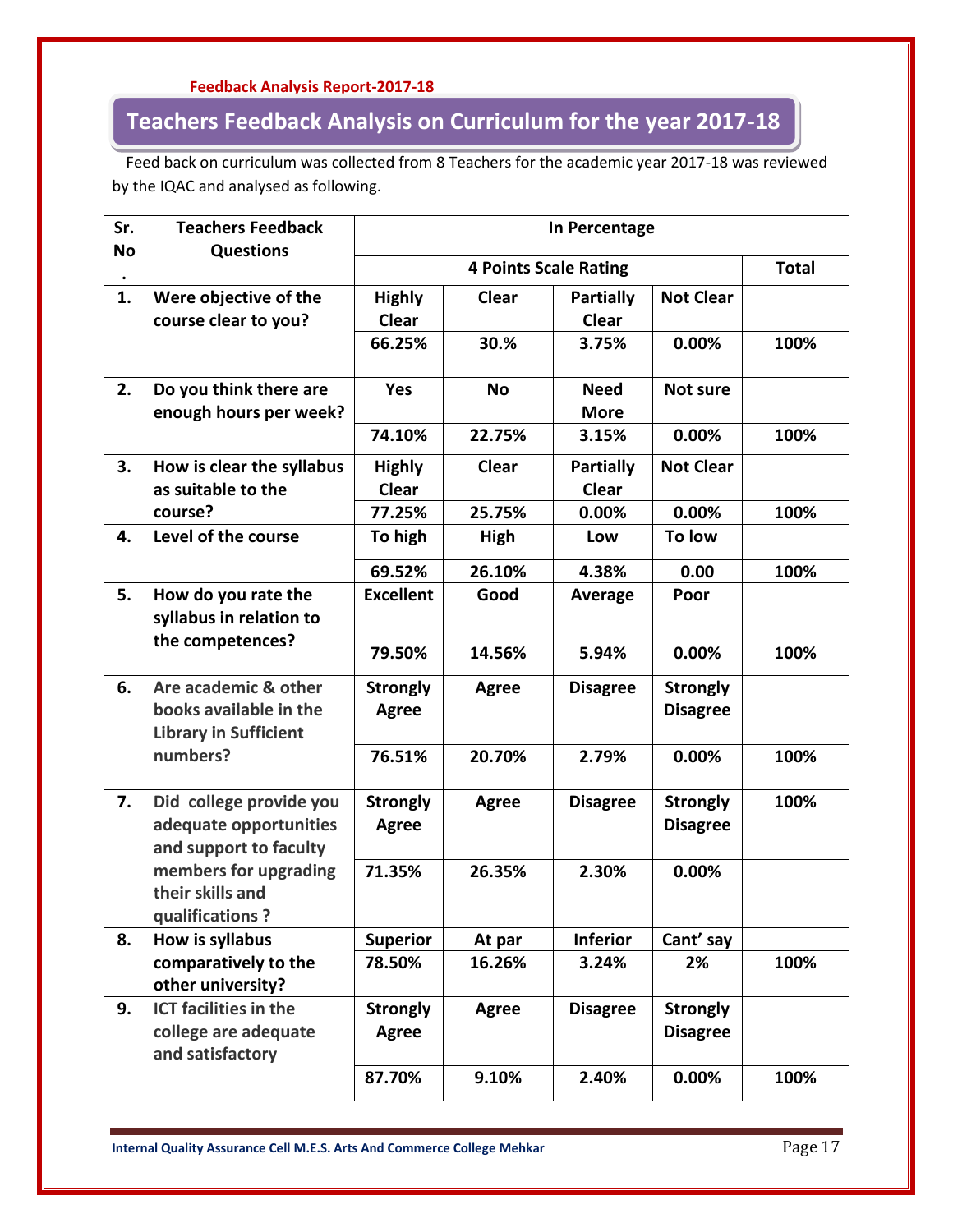#### Observation:-

1. **66.25% highly clear, 30% clear, 3.75% partially clear & 0.00% Not Clear, this result found out regarding to the objective of the course.**

**2. 74.10% highly clear, 22.75% clear, 3.15% partially clear & 0.00% Not Clear, this result found out regarding to the enough hours per week.**

**3. 77.25% highly clear, 245.75% clear, this result found out regarding to the syllabus as suitable to the course.**

**4. 69.52% highly clear, 26.10%clear, 4.38 % partially clear & 0.00% Not Clear, this result found out regarding to the level of the course.**

**5. 79.50% Excellent, 14.56% Good, 5.94% Average & 0.00% Poor, this result found out regarding to the relation to the competences.**

**6. 76.51%highly strongly agree, 20.70% agree, 2.79% disagree & 0.00% strongly disagree, this result found out regarding to the academic & other books available in the Library in Sufficient numbers.**

**7. 71.35% highly strongly agree, 26.35% agree, 2.30%disagree & 0.00% strongly disagree, this result found out regarding to the college provide adequate opportunities and support to faculty members for upgrading their skills and qualifications.**

**8. 78.50%Superior, 16.26%At par, 3.24% Inferior & 2% Can't say, this result found out regarding to the syllabus comparatively to the other university.** 

**9. 87.70%highly strongly agree, 9.10%agree, 2.40%disagree & 0.00% strongly disagree, this result found out regarding to the ICT facilities in the college are adequate and satisfactory.** 



the

Dr. Wasudeo Golait I.Q.A.C. Co-ordinator M.E.S. Arts & Commerce College, Mehkar

(Famile) Principal/I.Q.A.C. Chairperson (Dr.Ganesh Parihar) rinctpal gts & Comm. College **tehkar**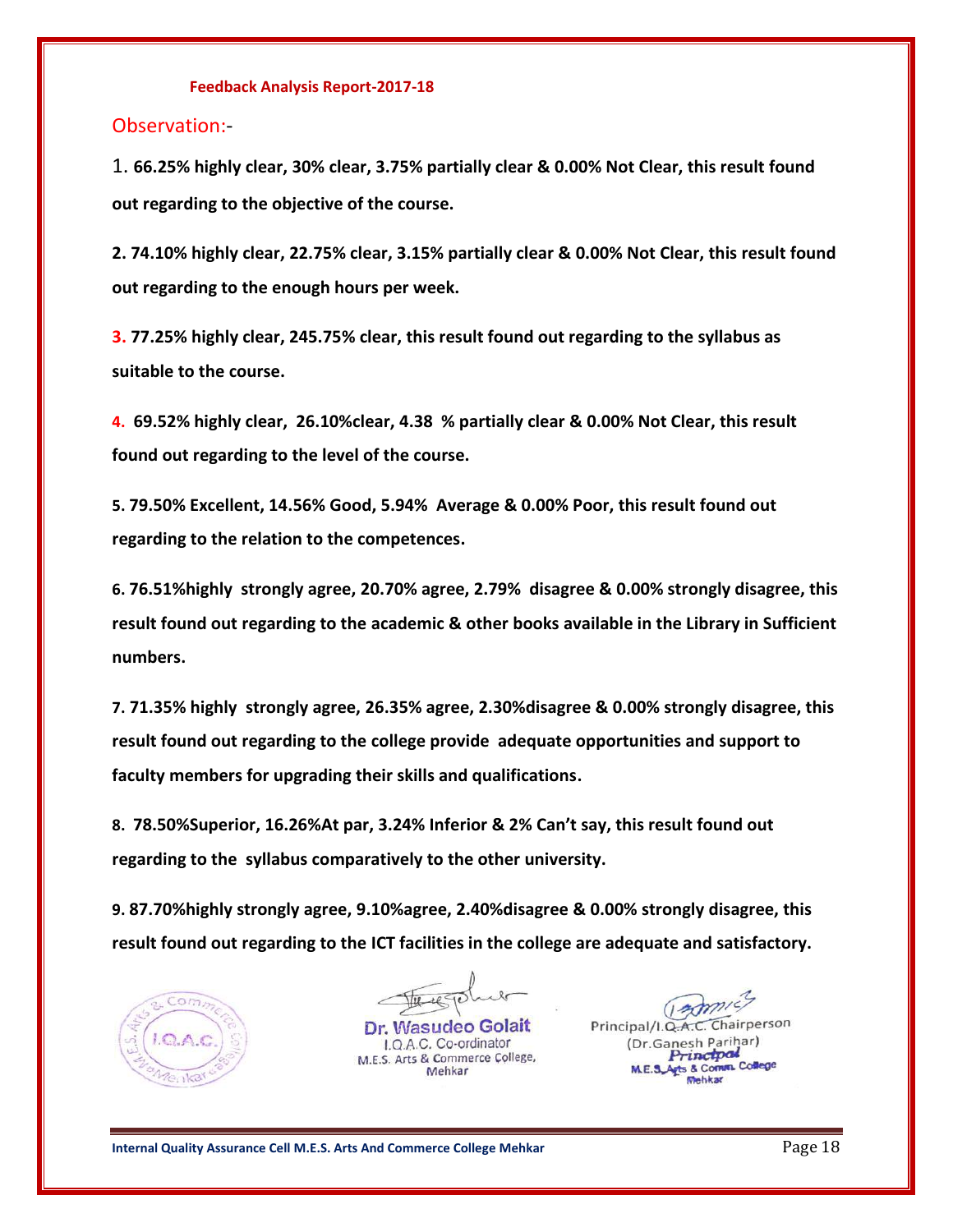#### **Feedback Analysis Report-2017-18 Alumni Feedback Analysis for the Academic Year 2017-18**

### Alumni Feedback has been collected by providing Feedback forms for the year 2017-18

| Sr.<br><b>No</b> | <b>Teachers Feedback</b><br><b>Questions</b>     | In Percentage    |           |                              |          |              |  |
|------------------|--------------------------------------------------|------------------|-----------|------------------------------|----------|--------------|--|
|                  |                                                  |                  |           | <b>4 Points Scale Rating</b> |          | <b>Total</b> |  |
| 1.               | Are you feeling proud to                         | Yes              | <b>No</b> | Sometimes                    | Cant'say |              |  |
|                  | be associate with M.E.S.                         | 85.20%           | 0.00%     | 14.80%                       | 0.00%    | 100%         |  |
|                  | <b>Arts and Commerce</b>                         |                  |           |                              |          |              |  |
|                  | College, Mehkar as a                             |                  |           |                              |          |              |  |
| 2.               | Alumni?<br>How do you rate                       | <b>Excellent</b> | Good      | Fair                         | Poor     |              |  |
|                  | development activities                           | 77.50%           | 16.20%    | 6.30%                        | 0.00%    | 100%         |  |
|                  | organized by the college                         |                  |           |                              |          |              |  |
|                  |                                                  |                  |           |                              |          |              |  |
|                  | for your overall<br>development                  |                  |           |                              |          |              |  |
| 3.               | Rate your experiences                            | <b>Excellent</b> | Good      | Fair                         | Poor     |              |  |
|                  | for "infrastructure" of                          | 77.25%           | 15.35%    | 7.25%                        | 0.00%    | 100%         |  |
|                  | the college while you                            |                  |           |                              |          |              |  |
|                  | were as a student of the                         |                  |           |                              |          |              |  |
|                  | college.                                         |                  |           |                              |          |              |  |
| 4.               | Rate your experiences                            | <b>Excellent</b> | Good      | Fair                         | Poor     |              |  |
|                  | for "Admission                                   | 72.25%           | 17.50%    | 10.25%                       | 0.00%    | 100%         |  |
|                  | Procedure" while you<br>were as a student of the |                  |           |                              |          |              |  |
|                  | college.                                         |                  |           |                              |          |              |  |
| 5.               | Rate your experiences                            | <b>Excellent</b> | Good      | Average                      | Poor     |              |  |
|                  | for "office staff" of the                        |                  |           |                              |          |              |  |
|                  | college while you were                           | 80.35%           | 14.%      | 5.65%                        | 0.00%    | 100%         |  |
|                  | as a student of the                              |                  |           |                              |          |              |  |
|                  | college.                                         |                  |           |                              |          |              |  |
| 6.               |                                                  | <b>Excellent</b> | Good      | Fair                         | Poor     |              |  |
|                  | Rate your experiences<br>for "Teachers           |                  |           |                              |          |              |  |
|                  | <b>Performances and</b>                          | 83.25%           | 15.25%    | 1.50%                        | 0.00%    | 100%         |  |
|                  | cooperation" while you                           |                  |           |                              |          |              |  |
|                  | were as a student of the                         |                  |           |                              |          |              |  |
|                  | college                                          |                  |           |                              |          |              |  |
| 7.               | Rate your experiences                            | <b>Excellent</b> | Good      | Fair                         | Poor     | 100%         |  |
|                  | for "Principal's<br>cooperation" while you       |                  |           |                              |          |              |  |
|                  |                                                  |                  |           |                              |          |              |  |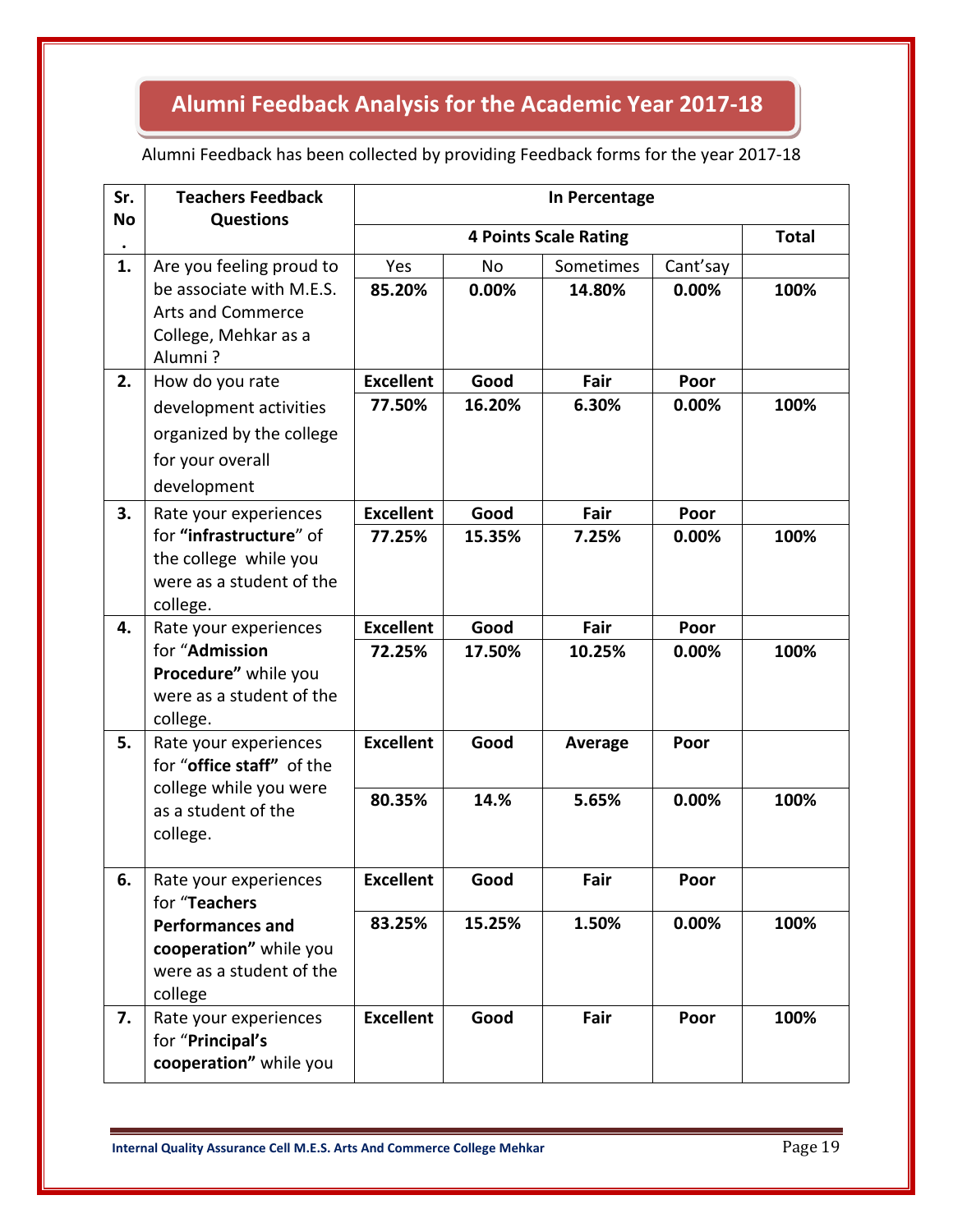|     | were as a student of the<br>college.                                                             | 85.65%           | 14.35 %          | 0.00%        | 0.00%     |      |
|-----|--------------------------------------------------------------------------------------------------|------------------|------------------|--------------|-----------|------|
| 8.  | Rate your experiences                                                                            | <b>Excellent</b> | Good             | Fair         | Poor      |      |
|     | for "Library" while you<br>were as a student of the<br>college.                                  | 77.95%           | 15.%             | 4.05%        | 3%        | 100% |
| 9.  | Rate your experiences<br>for "Computer                                                           | <b>Excellent</b> | Good             | Fair         | Poor      |      |
|     | Laboratory" while you<br>were as a student of the<br>college.                                    | 86.50%           | 9.15%            | 4.35%        | 0.00%     | 100% |
| 10. | How do you rate the                                                                              | <b>Excellent</b> | Good             | Fair         | Poor      |      |
|     | courses that you have<br>learnt in the college in<br>relation to your current<br>job/occupation? | 78.50%           | 11.25%           | 9.25%        | 1%        | 100% |
| 11. | Were the teaching                                                                                | <b>Always</b>    | <b>Sometimes</b> | <b>Never</b> | Can't say |      |
|     | faculties of the college<br>motivate and cooperate<br>you?                                       | 85.50            | 11.20%           | 2.30         | 1.00%     | 100% |

#### **Observation:-**

.

- 1. **85.20% Yes, 0.00 % No, 14.80% Sometimes clear & 0.00% Not Clear, this result found out regarding to feeling proud to be associate with M.E.S. Arts and Commerce College, Mehkar as a Alumni.**
- 2. **77.50% Excellent, 16.20% Good, 10.25% 6.30% Good, & 0.00% Fair, this result found out regarding to the development activities organized by the college for your overall development**
- 3. **77.25% Excellent, 15.35% Good7.00% Good, 7.25% Fair & poor 0.00% this result found out regarding to the** experiences for **"infrastructure**" of the college while you were as a student of the college.
- 4. **72.25% Excellent, 17.50% Good 10.25% Good, 0.00% Fair & 0.00% poor this result found out regarding to the** experiences for "**Admission Procedure"** while you were as a student of the college.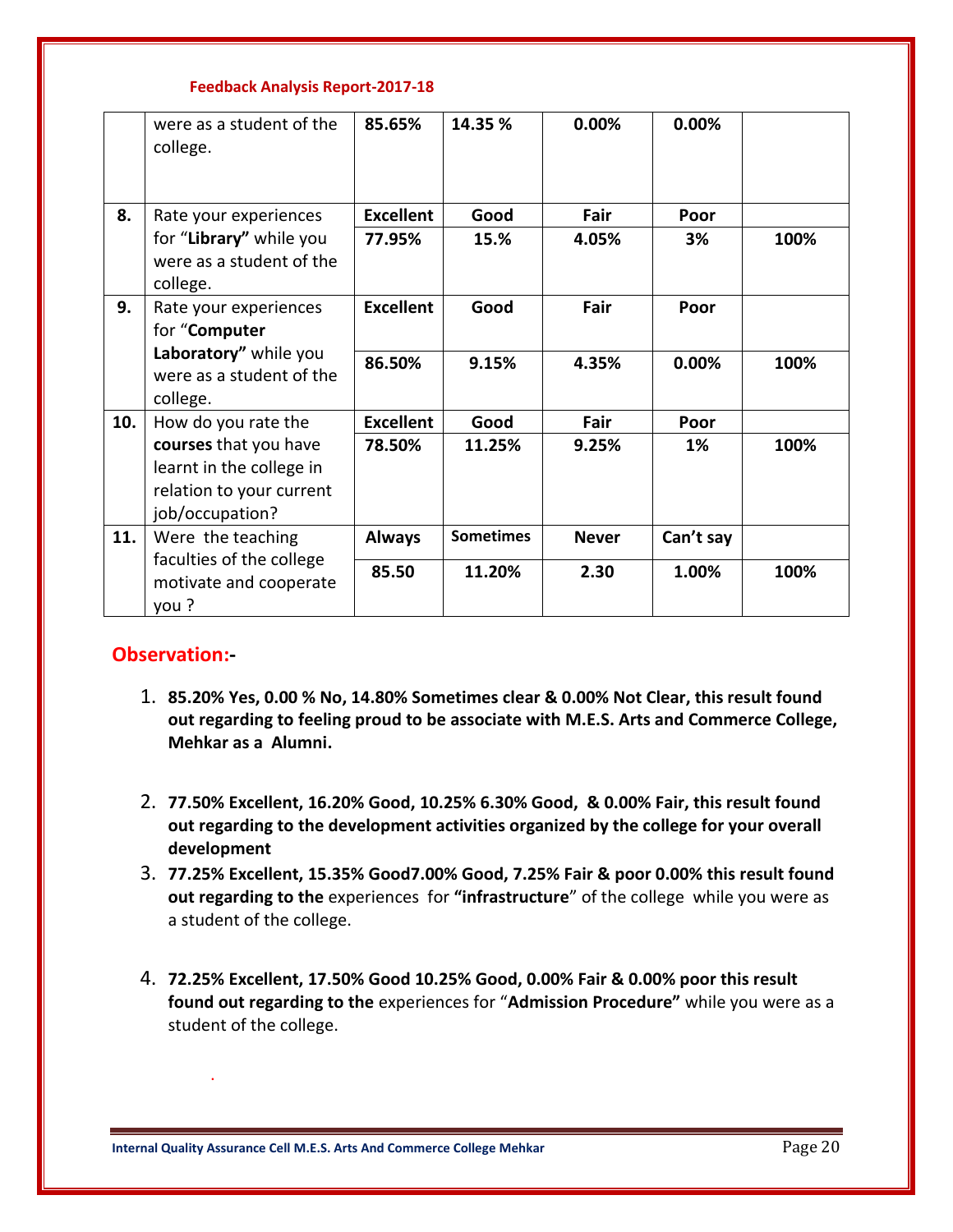- 5. **80.35% Excellent, 14.% Good 5.65% Good, 5.32% poor this result found out regarding to the** experiences for "**office staff"** of the college while you were as a student of the college.
- 6. **83.25% Excellent, 15.25% Good 7.00% Good 1.50% Fair & 3.00% poor this result found out regarding to the** experiences for "**Teachers Performances and cooperation"** while you were as a student of the college.
- 7. **85.65% Excellent, 14.35 % Good 0.00% Good 0.00 % Fair & 0.00% poor this result found out regarding to the** experiences for "**Principal's cooperation"** while you were as a student of the college.
- 8. **77.95% Excellent, 15.% Good 4.05% fair 3% poor this result found out regarding to the** experiences for "**Library"** while you were as a student of the college.
- 9. **86.50% Excellent, 9.15% Good , 4.35%Fair 0.00% poor this result found out regarding to the** experiences for "**Computer Laboratory"** while you were as a student of the college.
- 10.**78.50% Excellent11.25%Good, 9.25% Fair 1% poor this result found out regarding to the courses** that you have learnt in the college in relation to your current job/occupation.
- 11.**85.50 Always, 11.20%, Sometimes, 2.30% Never, 1.00% Can't say this result found out regarding to the** teaching faculties of the college motivate and cooperate you.

Dr. Wasudeo Golait I.Q.A.C. Co-ordinator M.E.S. Arts & Commerce College, Mehkar



nairperson Principal/I.Q.A.C. (Dr.Ganesh Parihar) Princtpa yts & Comm. College **Mahkat**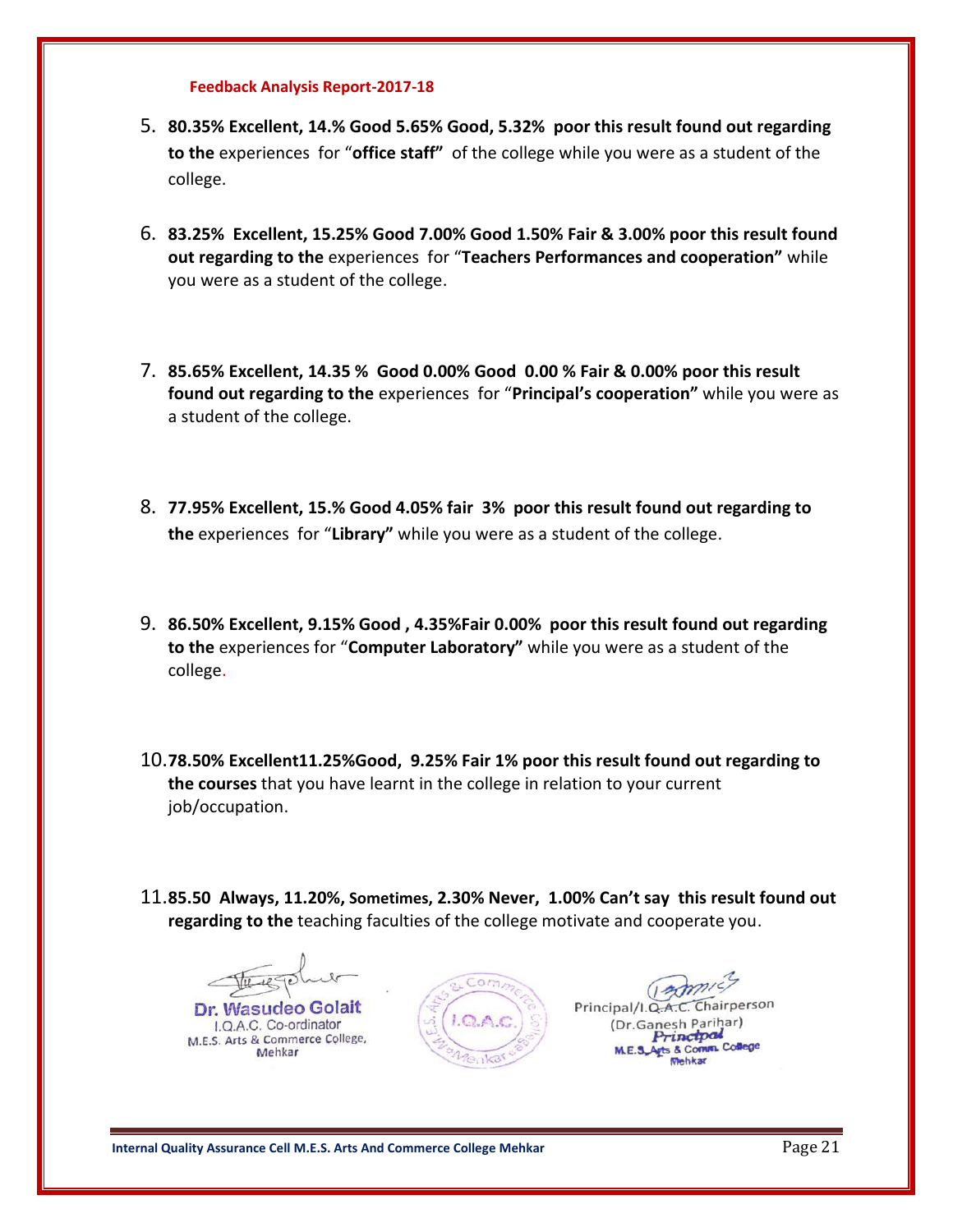# **Parents Feedback Analysis for the acacdemic year 2017-18**

**Parents' feedback has been collected by providing feedback for to the parents on the occasion of the 'Parent Teachers Meet 2017-18'. (10 parents have given the responses.)** 

| Sr.<br><b>No</b> | <b>Teachers Feedback</b><br><b>Questions</b> | In Percentage    |                              |        |                |       |      |  |
|------------------|----------------------------------------------|------------------|------------------------------|--------|----------------|-------|------|--|
|                  |                                              |                  | <b>5 Points Scale Rating</b> |        |                |       |      |  |
| 1.               | <b>Rate Admission</b>                        | <b>Excellent</b> | <b>Very Good</b>             | Good   | Average        | Poor  |      |  |
|                  | Procedure                                    | 84.75%           | 8.15%                        | 7.10%  | 0.00%          | 0.00% | 100% |  |
| 2.               | Rate Infrastructures,                        | <b>Excellent</b> | <b>Very Good</b>             | Good   | Average        | Poor  |      |  |
|                  | <b>Computer Lab facility.</b>                | 82.15%           | 12.56%                       | 5.29%  | 0.00%          | 0.00% | 100% |  |
| 3.               | Work culture of the                          | <b>Excellent</b> | <b>Very Good</b>             | Good   | Average        | Poor  |      |  |
|                  | college observed by                          | 75.25%           | 12.56%                       | 8.34%  | 3.85%          | 0.00% | 100% |  |
|                  | you and your ward.                           |                  |                              |        |                |       |      |  |
| 4.               | <b>Rate College Library</b>                  | <b>Excellent</b> | <b>Very Good</b>             | Good   | <b>Average</b> |       |      |  |
|                  |                                              | 75.85%           | 8.53%                        | 10.32% | 5.30%          | 0.00% | 100% |  |
| 5.               | <b>Rate the other facilities</b>             | <b>Excellent</b> | <b>Very Good</b>             | Good   | <b>Average</b> | Poor  |      |  |
|                  | which provided by the                        | 69.75%           | 14.28%                       | 10.17% | 5.80%          | 0.00% | 100% |  |
|                  | college                                      |                  |                              |        |                |       |      |  |
| 6.               | N.C.C., N.S.S., Sports                       | <b>Excellent</b> | <b>Very Good</b>             | Good   | Average        | Poor  |      |  |
|                  | & Cultural activities                        | 73.45%           | 15.25%                       | 11.30% | 0.00%          | 0.00% | 100% |  |
| 7.               | <b>Students Counseling,</b>                  | <b>Excellent</b> | <b>Very Good</b>             | Good   | Average        | Poor  |      |  |
|                  | <b>Grievance redressal</b>                   | 79.80%           | 12.50%                       | 7.70%  | 0.00%          | 0.00% | 100% |  |
| 8.               | <b>ICT Facility in the</b>                   | <b>Excellent</b> | <b>Very Good</b>             | Good   | Average        | Poor  |      |  |
|                  | college                                      | 80.25%           | 12.25%                       | 7.50%  | 0.00%          | 0.00% | 100% |  |
| 9.               | <b>Academic discipline</b>                   | <b>Excellent</b> | <b>Very Good</b>             | Good   | <b>Average</b> | Poor  |      |  |
|                  | (Regular and timely                          | 74.64%           | 17.25%                       | 5.28%  | 2.83%          | 0.00% | 100% |  |
|                  | conducted lectures)                          |                  |                              |        |                |       |      |  |
| 10.              | <b>Rate the Examination</b>                  | <b>Excellent</b> | <b>Very Good</b>             | Good   | Average        | Poor  |      |  |
|                  | <b>System</b>                                | 76.24%           | 18.73%                       | 7.03%  | 0.00%          | 0.00% | 100% |  |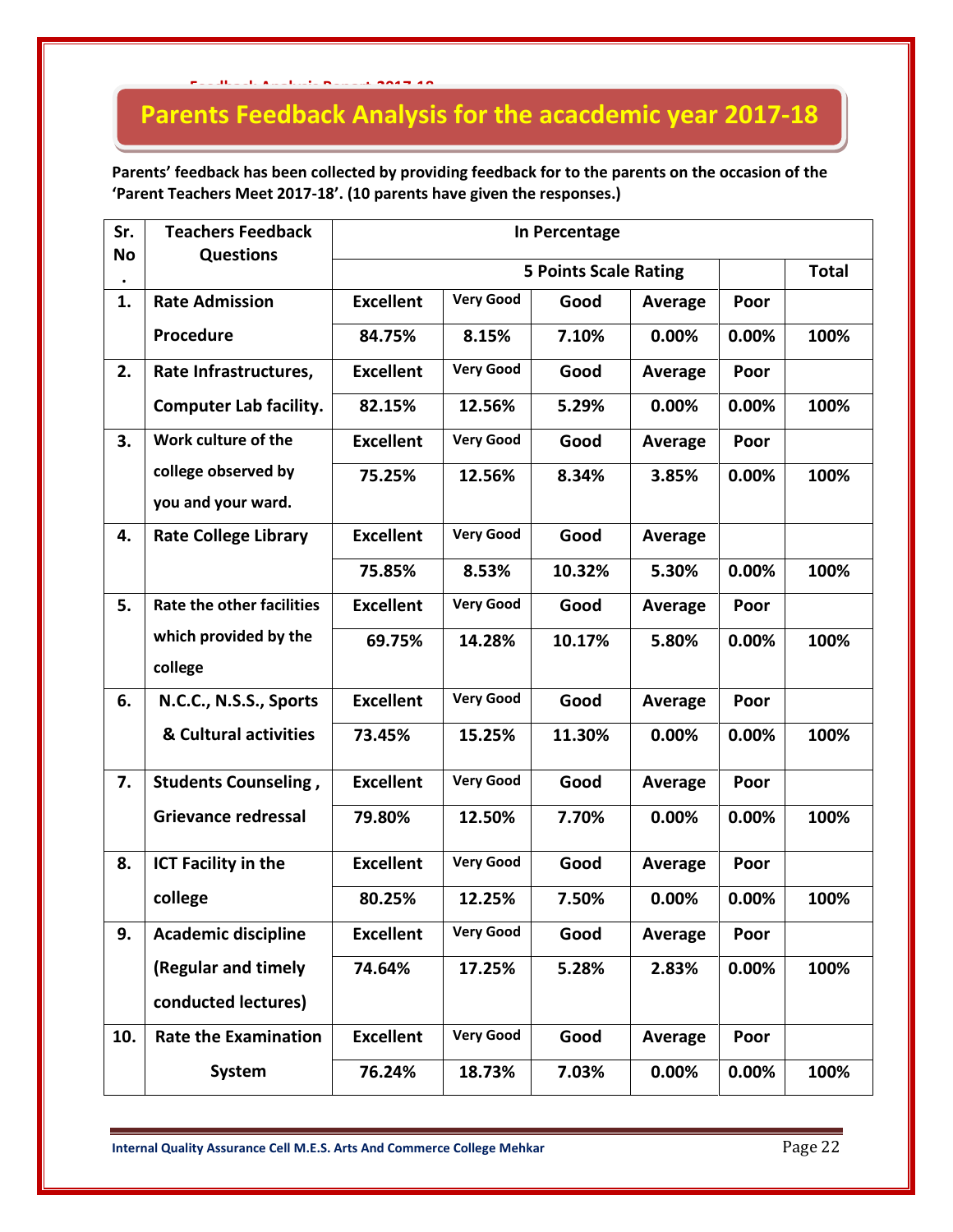| 11. | Improvement in                  | <b>Excellent</b> | <b>Very Good</b> | Good  | Average | Poor     |      |
|-----|---------------------------------|------------------|------------------|-------|---------|----------|------|
|     | behaviour, Soft Skills,         | 71.25%           | 22.75%           | 6.00% | 0.00%   | 0.00%    |      |
|     | Knowledge, Morality &           |                  |                  |       |         |          |      |
|     | <b>Social Responsibility</b>    |                  |                  |       |         |          |      |
| 12. | <b>College Messaging</b>        | <b>Excellent</b> | <b>Very Good</b> | Good  | Average | Poor     |      |
|     | <b>System regarding</b>         | 77.40%           | 12.14%           | 2.20% | 4.25%   | 4.01%    | 100% |
|     | Scholarship or any              |                  |                  |       |         |          |      |
|     | other matter.                   |                  |                  |       |         |          |      |
| 13  | <b>Internal Evolution &amp;</b> | <b>Excellent</b> | <b>Very Good</b> | Good  | Average | Poor     |      |
|     | <b>Feedback Mechanism</b>       | 87.%             | 9.25%            | 3.75% | 0.00%   | $0.00\%$ | 100% |
|     | of the college                  |                  |                  |       |         |          |      |

#### **Observations:**

- **1. 84.75% Excellent, 8.15% Very Good 7.10% Good , 0.00% Average & 0.00% poor this result found out regarding to the Admission Procedure** of the college.
- **2. 82.15% Excellent, 12.56% Very Good 5.29% Good 0.00 % Average & 0.00% poor this result found out regarding to the Infrastructures, Computer Lab facility.**of the college.
- **3. 75.25% Excellent, 12.56% Very Good 8.34% Good 0.00% Average & 0.00% poor this result found out regarding to the Work culture of the college observed by the parents about their ward.**
- **4. 75.85% Excellent, 8.53% Very Good, 10.32% Good, 5.30% Average & 0.00% poor this result found out regarding to the College Library.**
- **5. 69.75% Excellent, 14.28% Very Good, 10.17% Good 5.80% Average & 0.00% poor this result found out regarding to the other facilities which provided by the college.**
- **6. 73.45% Excellent, 15.25% Very Good, 11.30% Good 0.00% Average & 0.00% poor this result found out regarding to the N.C.C., N.S.S., Sports & Cultural activities.**
- **7. 79.80% Excellent, 12.50% Very Good, 7.70% Good 0.00% Average & 0.00% poor this result found out regarding to the Students Counseling , Grievance redressal.**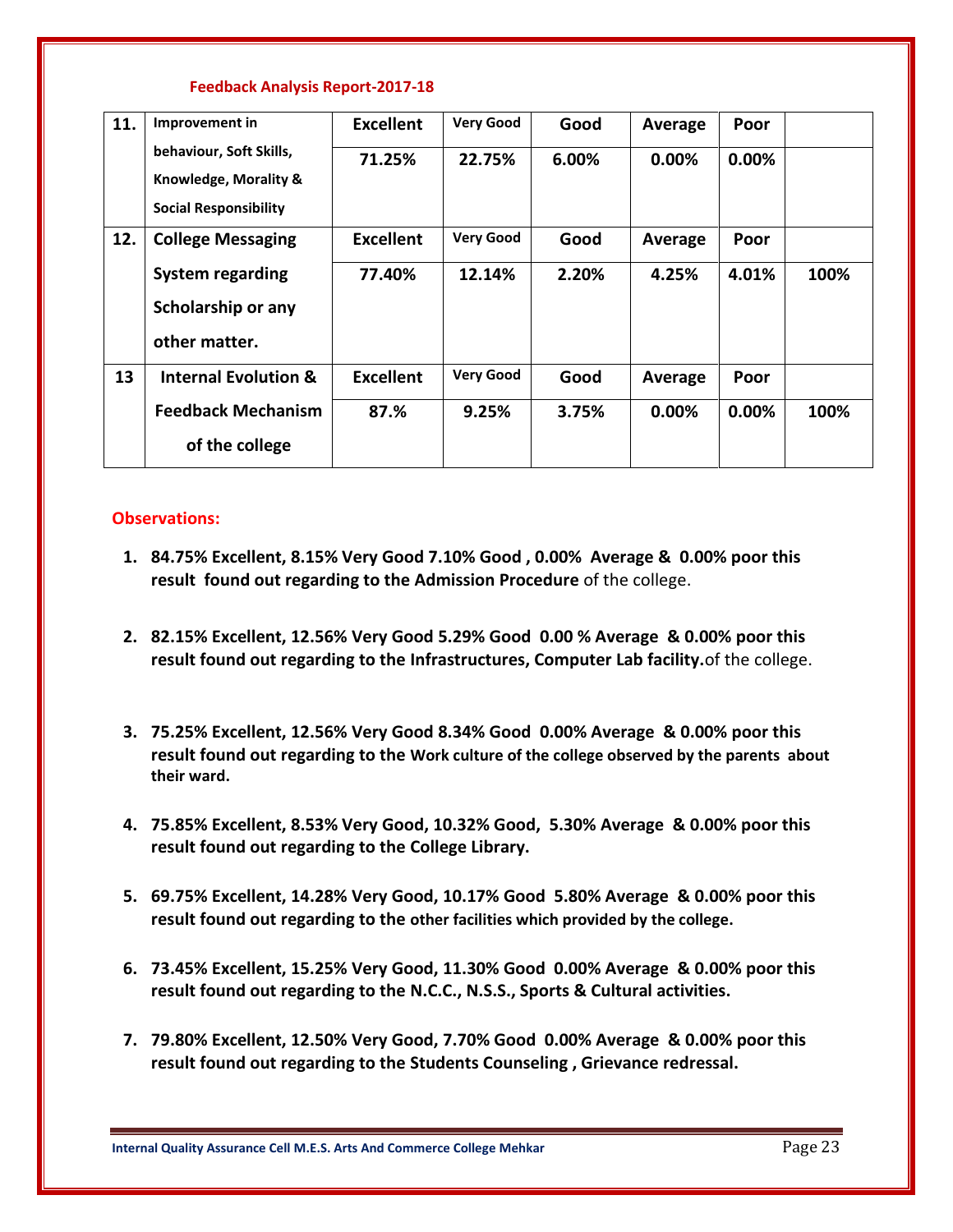- **8. 80.25% Excellent, 12.25% Very Good, 7.50% Good 0.00% Average & 0.00% poor this result found out regarding to the ICT Facility in the college.**
- **9. 74.64% Excellent, 17.25% Very Good, 5.28% Good, 2.83% Average & 0.00% poor this result found out regarding to the Academic discipline(Regular and timely conducted lectures).**
- **10. 76.24% Excellent, 18.73% Very Good, 7.03% Good, 0.00% Average & 0.00% poor this result found out regarding to the Examination System of the college.**
- **11. 71.25% Excellent, 22.75% Very Good, 6.00% Good, 0.00% Average & 0.00% poor this result found out regarding to the Improvement in behaviour, Soft Skills, Knowledge, Morality & Social Responsibility,**
- **12. 77.40% Excellent, 12.14% Very Good, 2.20% Good, 4.25% Average & 4.01% poor this result found out regarding to the College Messaging System regarding Scholarship or any other matter.**
- **13. 87.% Excellent, 9.25% Very Good, 3.75 % Good, 0.00% Average & 0.00% poor this result found out regarding to the Internal Evolution & Feedback Mechanism of the college.**

Dr. Wasudeo Golait **LO.A.C.** Co-ordinator I.Q.A.C. Co-ordinator<br>M.E.S. Arts & Commerce College, Mehkar

 $(1, 2)$ Principal/I.Q.A.C. Chairperson (Dr.Ganesh Parihar) Princtpol M.E.S.Agts & Comm. College Mehkar